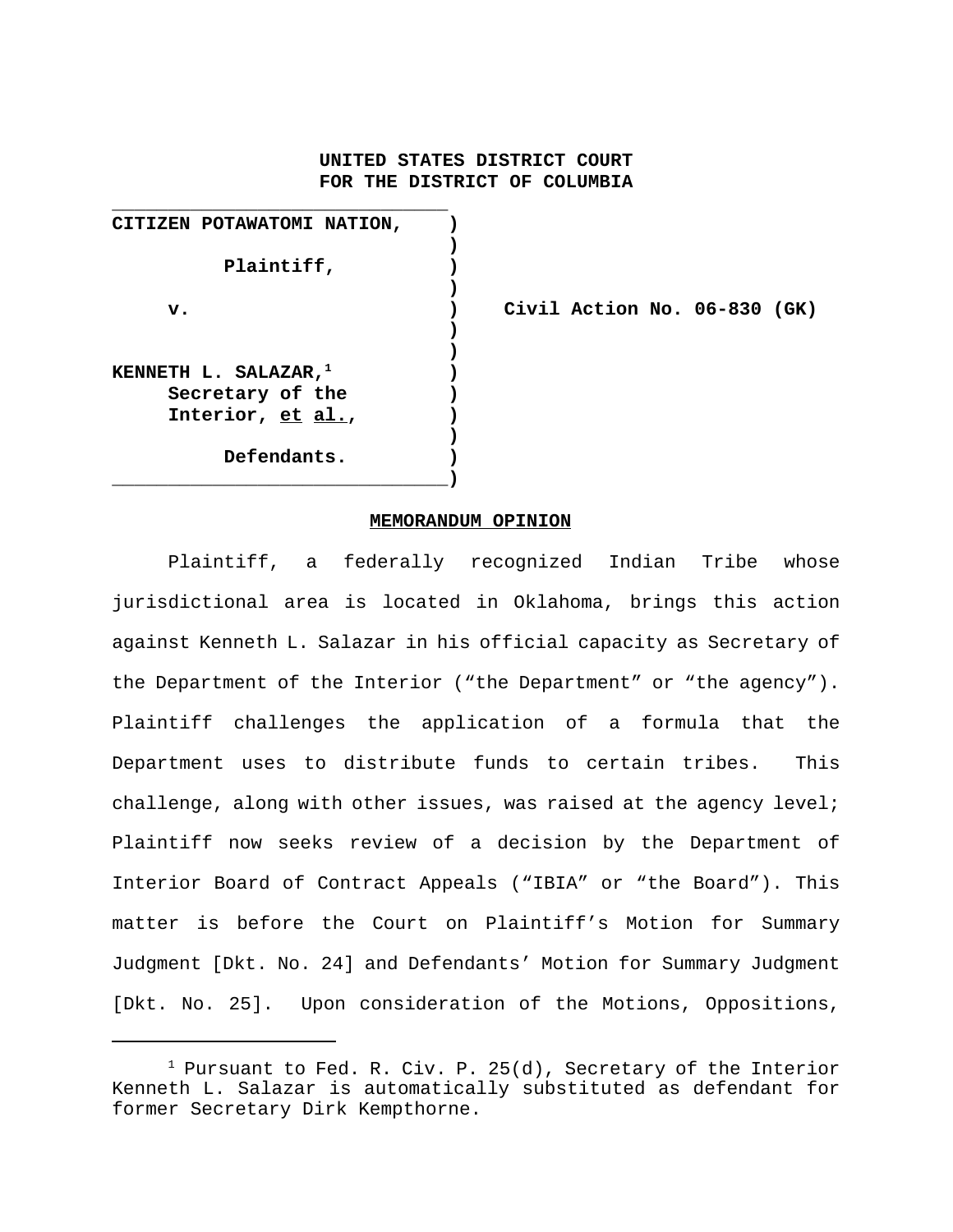Replies, and the entire record herein, and for the reasons stated below, Plaintiff's Motion for Summary Judgment is **denied** and Defendants' Motion for Summary Judgment is **granted**.

#### **I. BACKGROUND**

#### A. Factual Background<sup>2</sup>

The current controversy began when Citizen Potawatomi Nation ("CPN") entered into an agreement with Defendants to establish a formula for the distribution of federal funds. Eventually, this formula would be used to calculate how funds were to be distributed to tribes under the Indian Self-Determination Act ("ISDA"), 25 U.S.C. §§ 450 et seq.

In 1988, Defendants' Bureau of Indian Affairs ("BIA") reached an agreement with the Shawnee Agency Tribes, composed of five tribes one of which is the Plaintiff. In a Tribal Resolution, CPN agreed along with the four other tribes on a funding formula by which Defendants would distribute funds to the Shawnee Agency Tribes. The formula contained four factors that would dictate how the funds would be disbursed: (1) 25% equally divided; (2) 25% in proportion to total tribal enrollment; (3) 25% in proportion to resident tribal population within each tribe's jurisdictional area; (4) 25% in proportion to the amount of trust property in each

<sup>&</sup>lt;sup>2</sup> Unless otherwise noted, the facts set forth herein are drawn from parties' Statements of Material Facts Not in Dispute, as well as the Administrative Record ("AR") upon which the Board relied.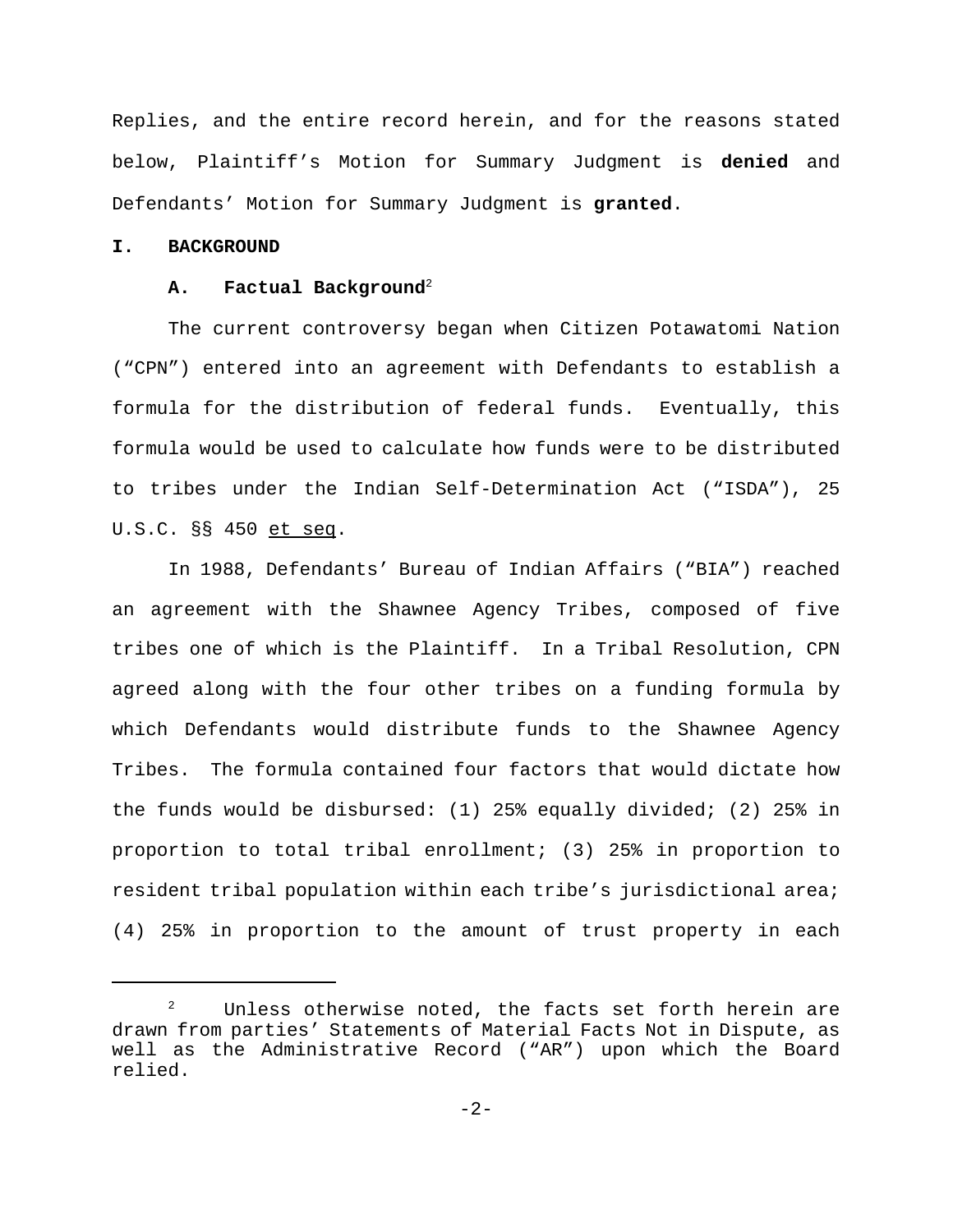tribe's jurisdiction. Pl.'s Statement of Material Facts at ¶ 3; AR at Tab 60 (Ex. A, Attachment 1).

The Defendants decided to use data from 1988 to calculate the funding formula. CPN objects to this static application of the funding factors. The parties have litigated this matter in federal court in the past, see infra, at pp. 6-8, and more recently before the Interior Board of Indian Appeals. The crux of the dispute at the agency level was whether parties intended this formula to be calculated by using new data as it changed from year to year, or by using data as it existed in 1988 at the time the resolution was adopted. Compl. at  $\P\P$  17-37; AR at Tab 66 (Citizen Potawatomi Nation v. Director, Office of Self-Governance, 42 IBIA 160 (Jan. 25, 2006) (hereinafter cited as "IBIA Decision")). CPN now seeks a review of the Board's decision.

The two-page Tribal Resolution, which is essentially a contract, specifies the above formula, and includes language that would later become central to this litigation. The Resolution committed the tribes to "conform to all aspects of the  $CFR<sup>1</sup>$ appropriate to the given program to be contracted by all five tribes of the Shawnee Agency." Before certifying the agreement, CPN agreed "with the tribes served by the Shawnee Agency to contract for all Bureau of Indian Affairs provided operation and

<sup>&</sup>lt;sup>1</sup> Parties were referring to the Code of Federal Regulations.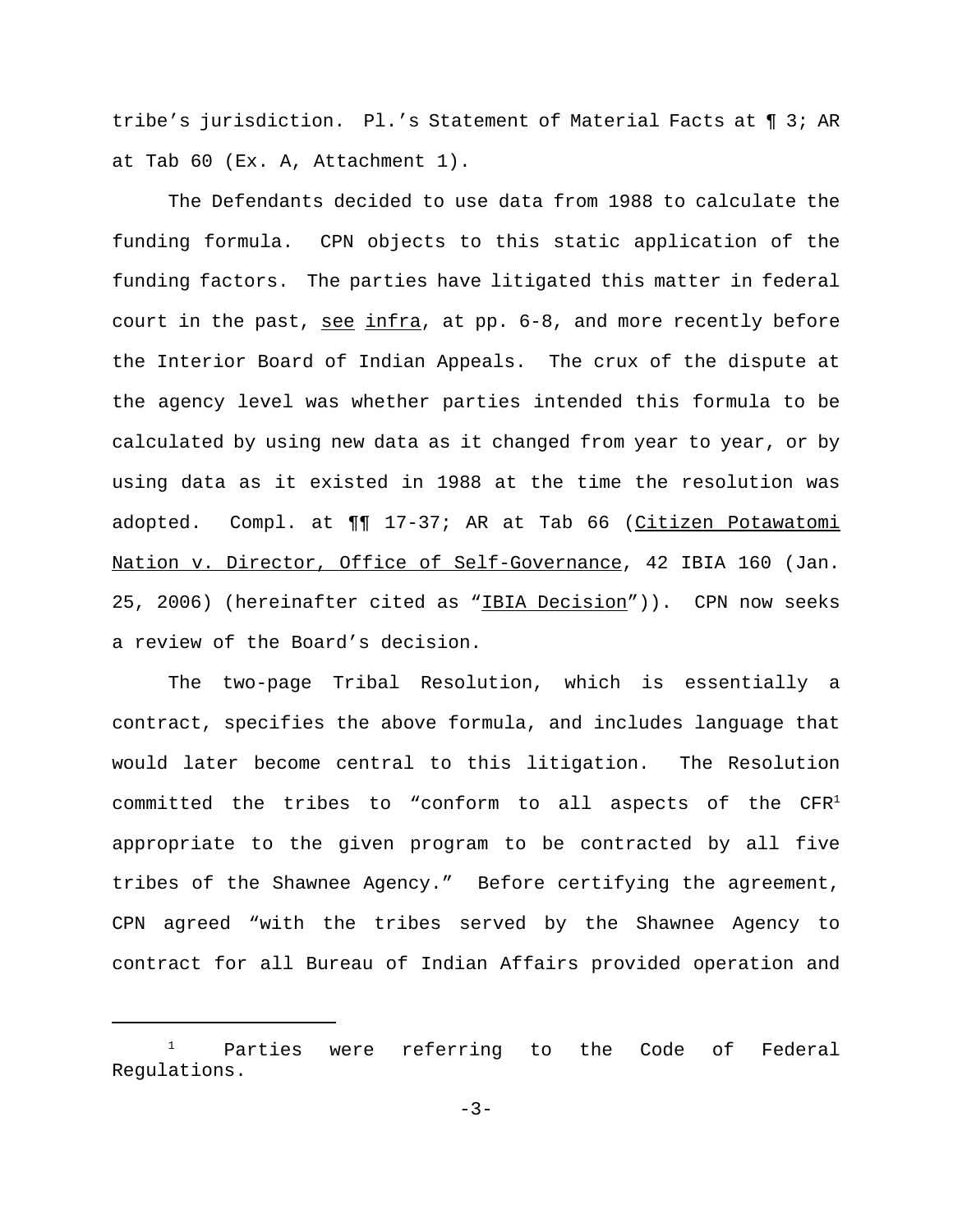services in FY 89 and future years." Pl.'s Statement of Material Facts at 3; AR at Tab 60 (Ex. A, Attachment 1).

The difference between the self-determination contract and the self-governance contract is described in the ISDA and its regulations. Once a tribe has entered into a Compact, it may no longer execute self-determination contracts. 25 U.S.C. § 458cc(b)(8)(A). Under the provisions governing selfdetermination contracts, tribes may submit proposals to the Department for such contracts which, if approved, would allow them to oversee certain programs with the use of Department funds. See 25 U.S.C. § 450f; 25 C.F.R. §§ 900.8-.16 (2009). Under the ISDA, a Compact of Self-Governance allows the tribe to assume more comprehensive responsibility for programs otherwise overseen by the Department. See 25 U.S.C. §§ 458aa-cc; 25 C.F.R. §§ 1000.91-.104. Under the self-government arrangement, tribes negotiate AFAs each year for the disbursement of program funds. See 25 U.S.C. §§ 458aa-cc; 25 C.F.R. §§ 1000.91-.104.

During the period between 1988 and FY 1999, Plaintiff entered into self-determination contracts with Defendants. Pl.'s Statement of Material Facts at ¶ 7; 25 U.S.C. §§ 450f-450n. Although the ISDA governed these contracts and funds were disbursed according to the terms of the Tribal Resolution, see Pl.'s Statement of Material Facts at ¶¶ 2-3, CPN had not yet formally entered the ISDA's Tribal Self-Governance Program, id. at  $\P$  7. In 1998, it did so. Id. at

 $-4-$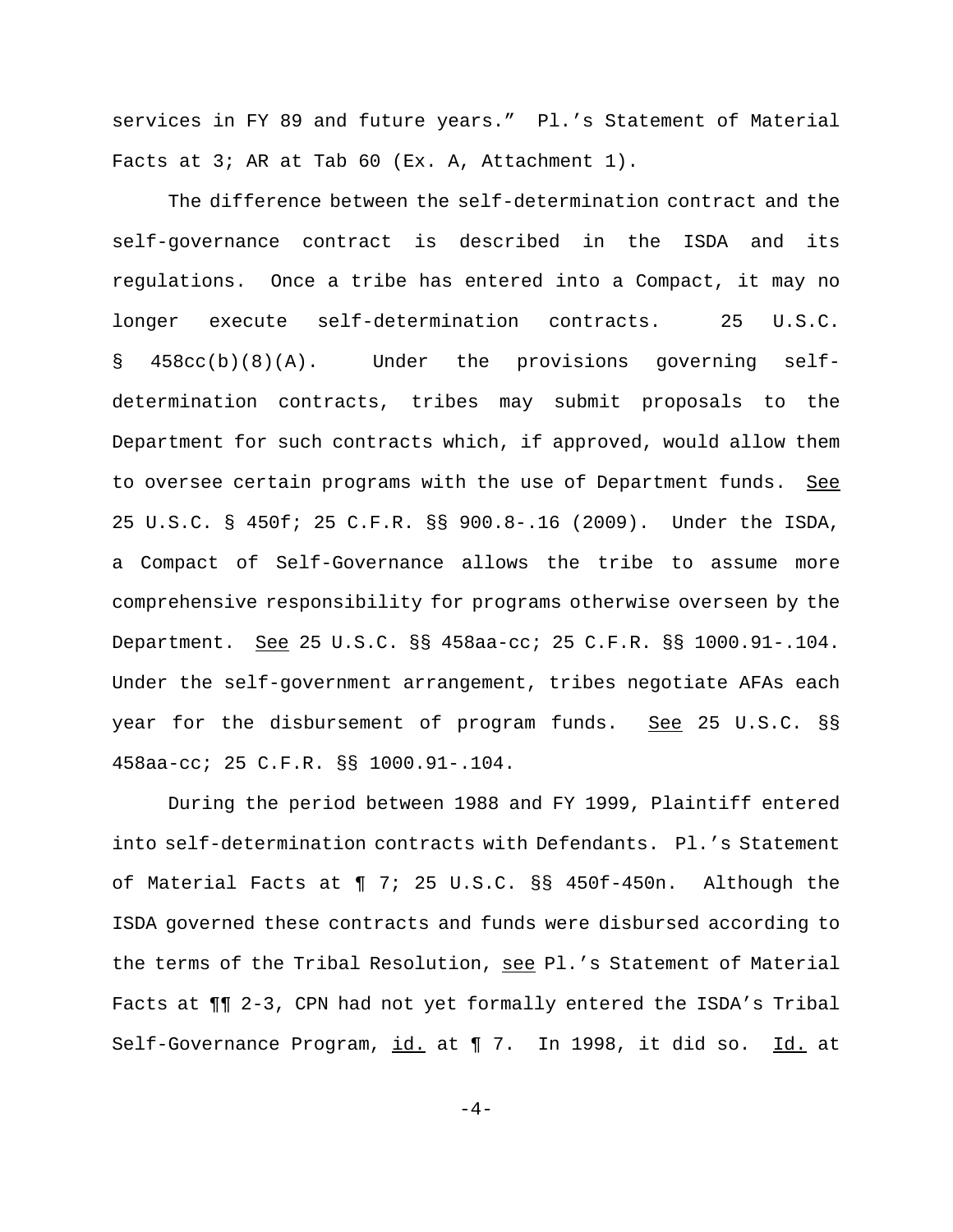¶ 9; AR at Tab 45. Under the ISDA, tribes may enter into a Compact of Self-Governance and Annual Funding Agreements ("AFAs") with the Department. Pl.'s Statement of Material Facts at ¶ 1. Such arrangements allow the tribes to assume responsibility for the "planning and administration of programs and services previously provided by the Department and the Department transfers the related funds to the tribes to administer." Id.

CPN alleges it did not learn that the Department was still applying 1988 data in calculating disbursement of funds among the Shawnee Agency Tribes for FY 1999 until it entered into the Compact for FY 1999. Compl. at ¶¶ 17-18; Pl.'s Mot. for Summ. J. at 23 ("Pl.'s Mot.").

#### **B. Procedural Background**

As noted above, the core of the dispute before the IBIA was the Department's use of 1988 data for application of the funding formula agreed to in the Tribal Resolution. That issue has been the subject of various administrative and federal court proceedings over the past decade.

This case's tangled procedural history begins with a qualified victory for CPN. In Citizen Band Potawatomi Indian Tribe of Oklahoma v. Collier, 142 F.3d 1325, 1327 (10th Cir. 1998), the Tenth Circuit affirmed the district court's ruling that another member tribe of the Shawnee Agency, the Absentee Shawnee, had no rights to land on the former CPN reservation. That litigation

-5-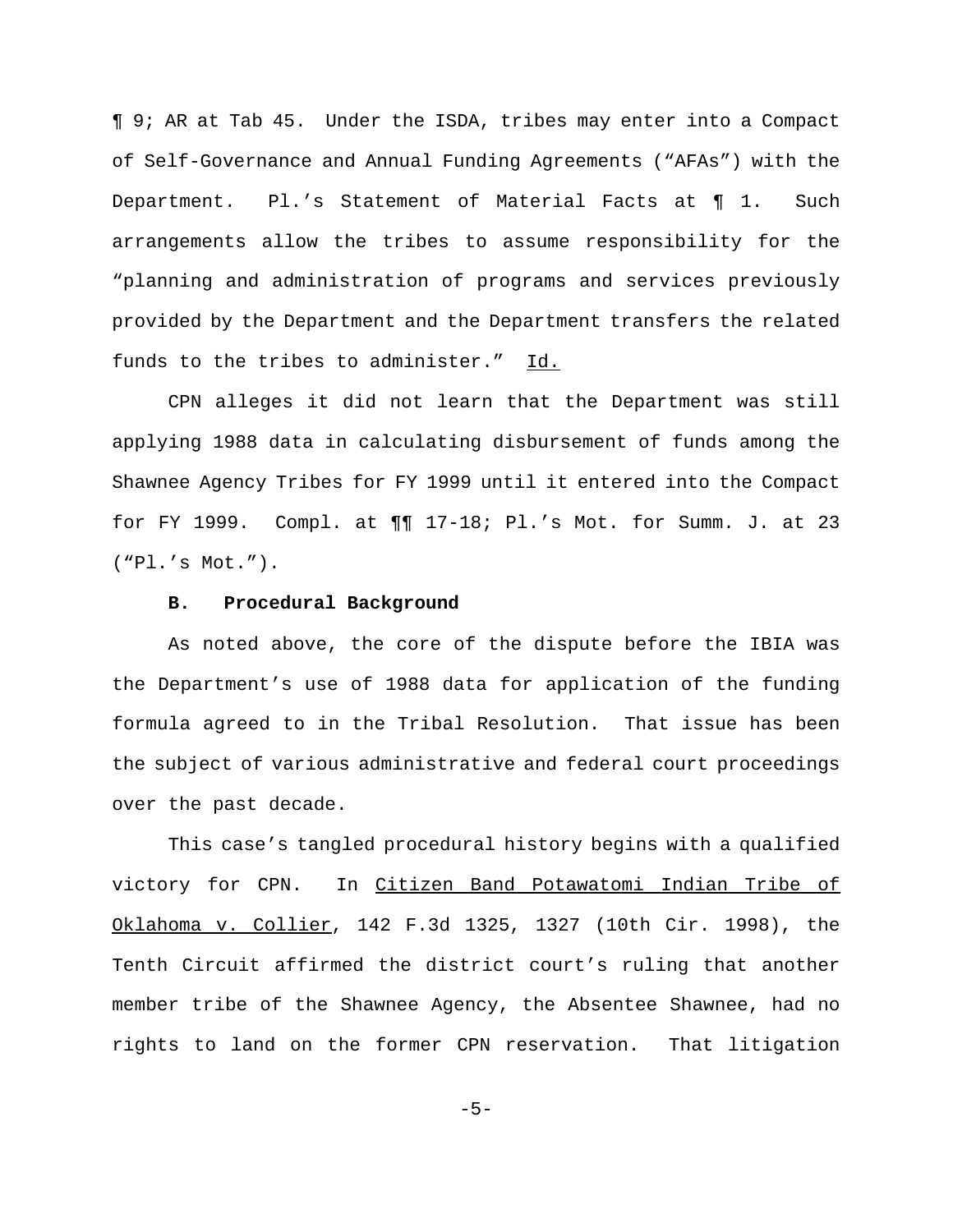arose when the Absentee Shawnee applied for the Department to take land into trust on its behalf -- land which fell within the boundaries of the former CPN reservation. The BIA Area Director disagreed with CPN's argument that federal regulations required CPN's consent before the Department could put the land in trust for the Absentee Shawnee.

The Director rejected CPN's challenge because the he found that the tribes shared a common former reservation. This finding was upheld by the IBIA. Id. at 1330. When CPN challenged that ruling in federal court, the administrative decisions were reversed. The District Court held that the Absentee Shawnees had no rights to the former CPN reservation. Id. at 1330-31 ("[T]he [district court] viewed the Absentee Shawnees' agreement to relinquish any interest in the reservation as a quit claim deed."). On appeal, the Tenth Circuit upheld the decision. Id. at 1327.

In 1998, subsequent to the Tenth Circuit ruling, CPN challenged the Department's application of the Tribal Resolution funding formula. Pl.'s Statement of Material Facts at ¶ 11. The substantive issue was never considered by the district court because CPN's claims were dismissed for failure to join parties under Rule 19 of the Federal Rules of Civil Procedure. See Citizen Potawatomi Nation v. Norton, 248 F.3d 993, 996 (10th Cir. 2001), modified on reh'g, 257 F.3d 1158 (10th Cir. 2001). The dismissal was affirmed by the Tenth Circuit. Id. at 1001.

-6-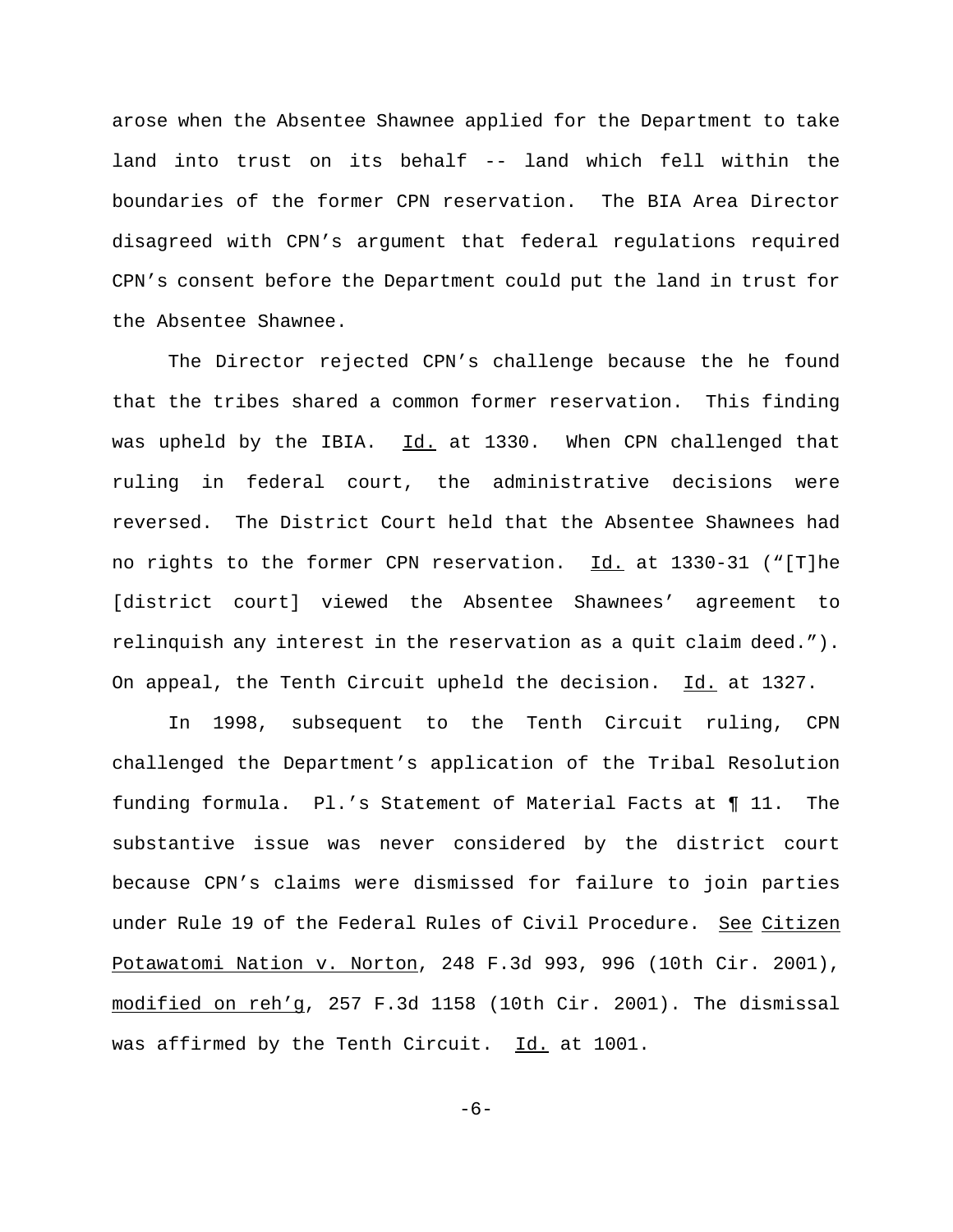In addition, subsequent to Collier, the Director proposed a change in his position with respect to the application of factor three of the funding formula to the CPN and Absentee Shawnee. See AR at Tab 44 at 3-4. The Director concluded that the Collier holding with respect to the Absentee Shawnee's interest in CPN land necessarily altered the calculation under factor three (25% in proportion to resident tribal population in each tribe's jurisdictional area). Id. at 4-5. The Director proposed a recalculation of the funding formula to decrease Absentee Shawnee's funding by \$65,521 for 2000. Id. at 9.

The Absentee Shawnee challenged these changes before the Interior Board of Contract Appeals ("IBCA") in 2002. The IBCA permitted CPN to intervene and file briefs, because the reduction ordered in Absentee Shawnee funds was directed to be given to CPN. AR at Tab 16 at 1-2. Absentee Shawnee won before the IBCA, which held that the tribe was entitled to its pre-Collier funding allocation, and that "Collier had nothing to do with funding arrangements." Id. at 14.

Facing denial of these funds, and unable to challenge the application of the funding formula in Norton, the Plaintiff then brought two key issues to the IBIA: first, Collier's effect on factor three of the funding formula, and, second, whether the 1988 data the Department had been using to calculate the formula should be adjusted annually. IBIA Decision, at 166-67.

$$
-\,7\,-
$$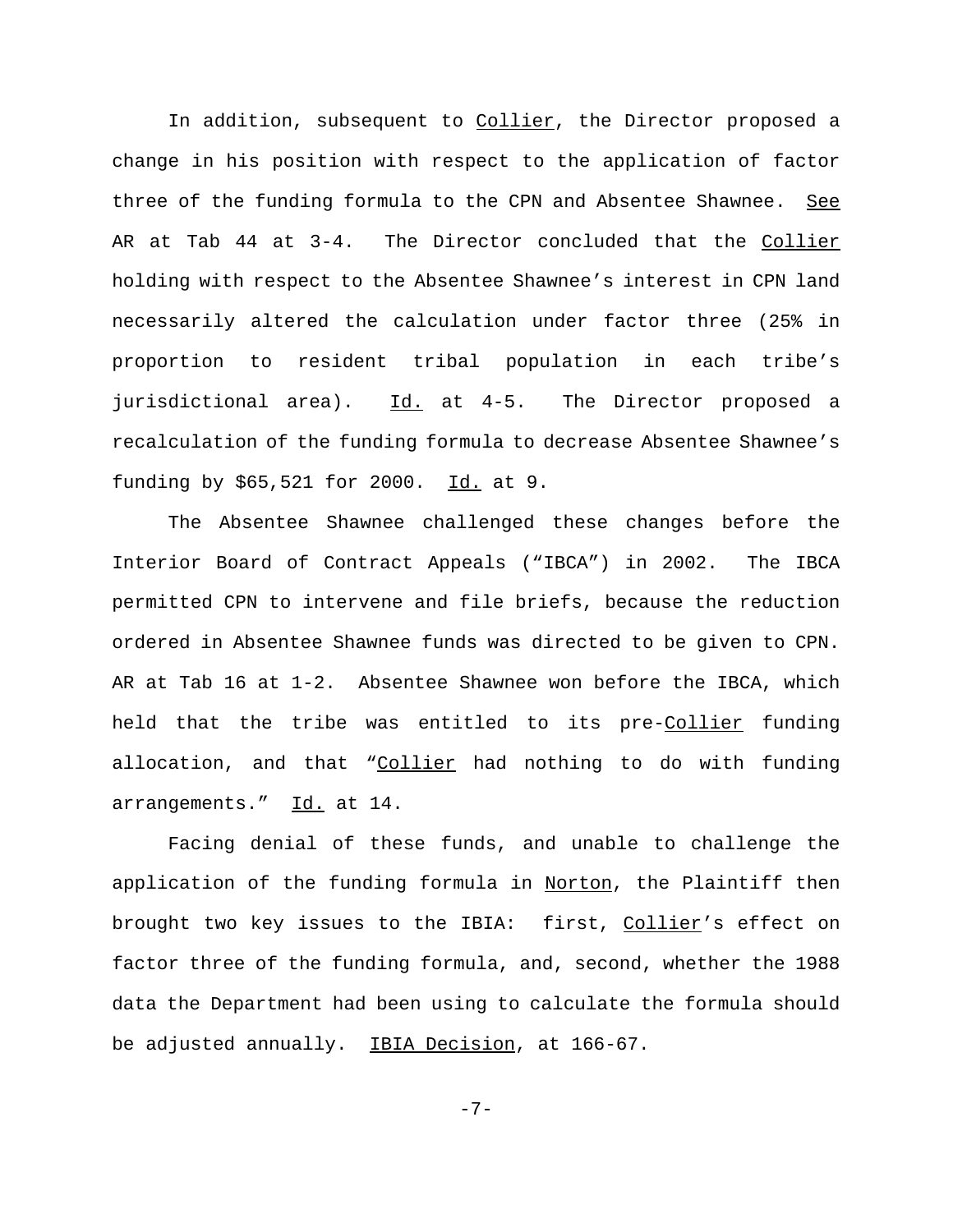The IBIA held that CPN was collaterally estopped from litigating the effect of Collier,<sup>2</sup> id. at 167, and that the Director did not abuse his discretion in finding that the parties intended the 1988 formula to be applied in a static manner, i.e., without annual updating, id. at 173. CPN challenges that decision in the case now before this Court.

#### **II. STANDARD OF REVIEW**

## **A. Standard of Review for the IBIA Decision**

CPN states in its Complaint that "a claim for relief exists under both the ISDA, 25 U.S.C. § 450m-1(a) and the Administrative Procedures [sic] Act, 5 U.S.C. §§ 702-706." Compl. at ¶ 5. The ISDA provision reads as follows:

The United States district courts shall have original jurisdiction over any civil action or claim against the appropriate Secretary arising under this subchapter and, subject to the provisions of subsection (d) of this section and concurrent with the United States Court of Claims, over any civil action or claim against the Secretary for money damages arising under contracts authorized by this subchapter. In an action brought under this paragraph, the district courts may order appropriate relief including money damages, injunctive relief against any action by an officer of the United States or any agency thereof contrary to this subchapter or regulations promulgated thereunder, or mandamus to compel an officer or employee of the United States, or any agency thereof, to perform a duty provided under this subchapter or regulations promulgated hereunder (including immediate injunctive relief to reverse a declination finding under section 450f(a)(2) of this title or to compel the

 $2^2$  As an alternative holding, the IBIA concluded that "the 1988 formula does not apportion funding to the Citizen Potawatomi and Absentee Shawnee based on legal determinations regarding the extent of their territorial jurisdiction." IBIA Decision, at 167.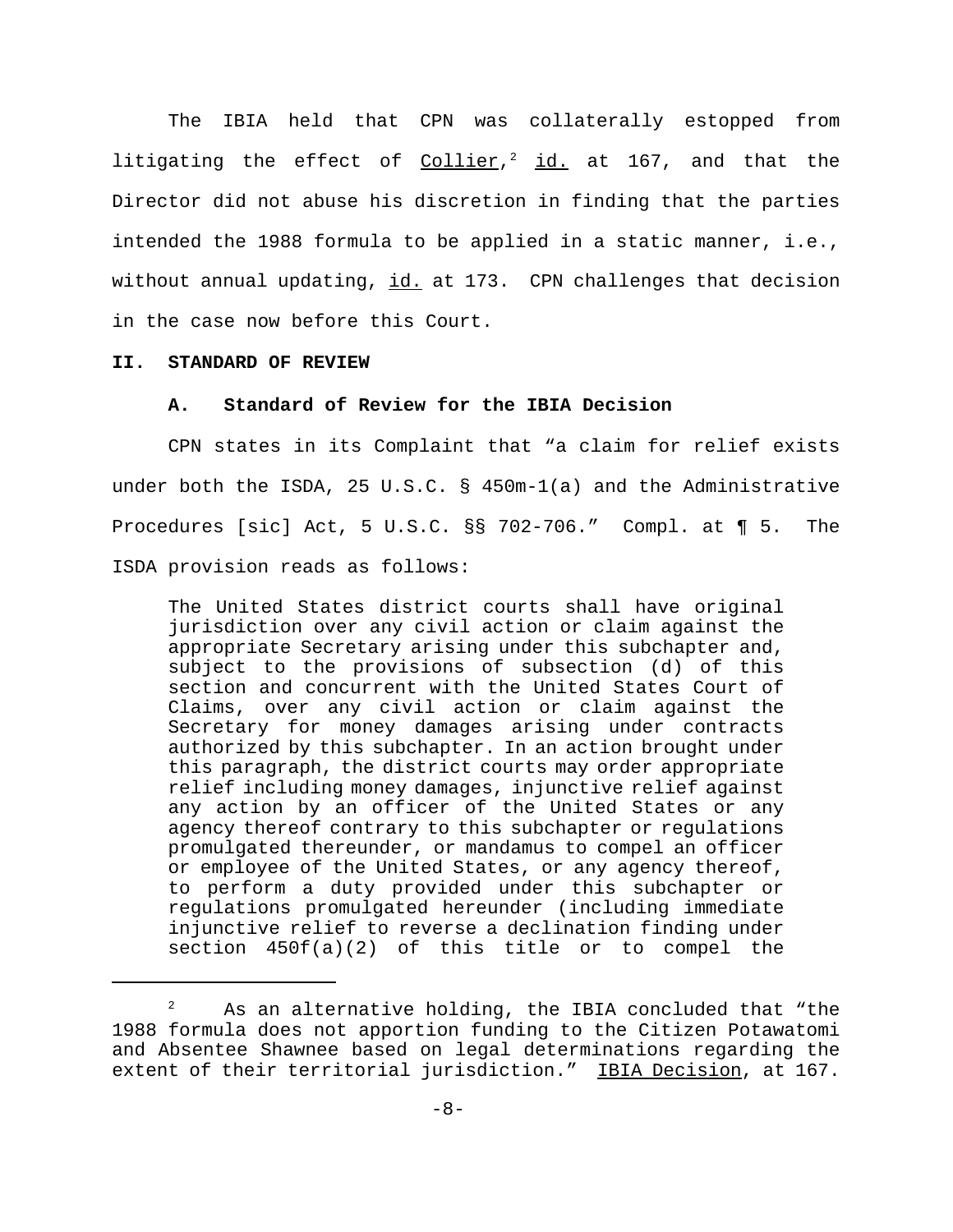Secretary to award and fund an approved self-determination contract).

25 U.S.C. § 450m-1(a). Under the Administrative Procedure Act ("APA"), the reviewing court must determine whether the administrative decision was "arbitrary, capricious, an abuse of discretion, or otherwise not in accordance with law." 5 U.S.C. § 706(2)(A).

Parties dispute the standard under which the Court should review the IBIA decision. Plaintiff maintains that the Court should engage in de novo review, Pl.'s Mot. at  $4i<sup>3</sup>$  Defendants counter that the appropriate standard is "arbitrary and capricious," Def.'s Mot. for Summ. J. at 4-5 ("Def.'s Mot."). The issue appears to be one of first impression in this Circuit.<sup>4</sup>

Both the Supreme Court and our Court of Appeals have declared that where a statute does not provide a standard of review, as is

<sup>&</sup>lt;sup>3</sup> CPN argues in the alternative that even if the standard of review is arbitrary and capricious, it should still prevail on its claims. Pl.'s Mot. at 5.

One Court of Appeals case from this Circuit deals with judicial review under the ISDA, but does not resolve the standard of review issue. In Ramah Navajo School Board, Inc. v. Babbitt, 87 F.3d 1338 (D.C. Cir. 1996), the Court of Appeals reversed a district court's denial of a preliminary injunction because the court had inappropriately found that a decision to allocate funds was an unreviewable act of agency discretion. The Court of Appeals found that under the ISDA the decision was reviewable. Id. at 1343-44. While the case clearly states that some review is necessary, it does not indicate what standard district courts should apply when engaging in such review.  $Cf$ . Pl.'s Mot. at  $4-6$ (construing case to support its argument for de novo review).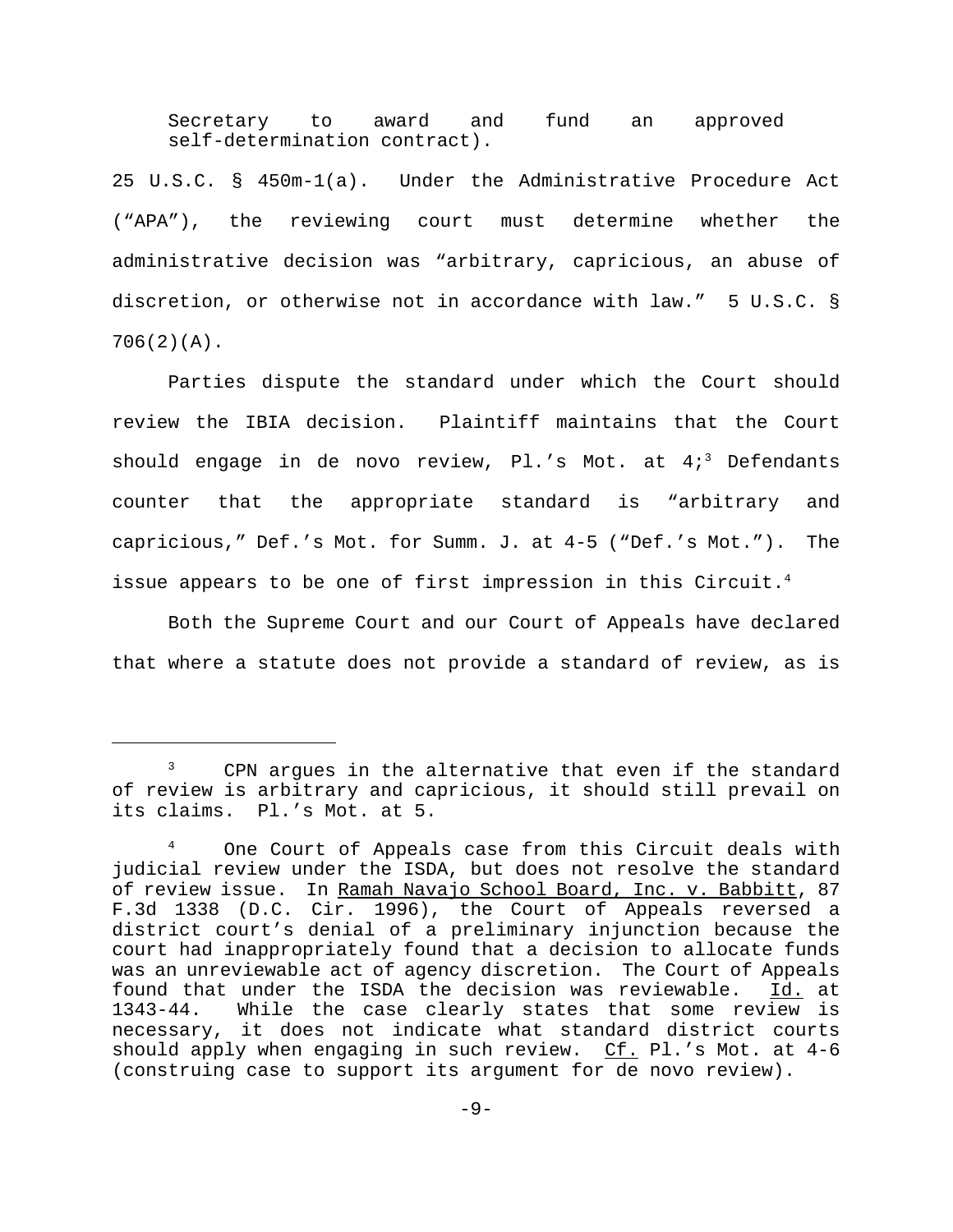true of the ISDA, courts must look to the APA standard. $5$  See United States v. Carlo Bianchi & Co., 373 U.S. 709, 715 (1963) ("Indeed, in cases where Congress has simply provided for review, without setting forth the standards to be used or the procedures to be followed, this Court has held that consideration is to be confined to the administrative record and that no de novo proceeding may be held.");  $AL-Fayed v. CIA, 254 F.3d 300, 304 (D.C.$ Cir. 2001) (noting that APA "provides a default standard of judicial review . . . where a statute does not otherwise provide a standard") (quoting Dickson v. Sec'y of Def., 68 F.3d 1396, 1404 n.12 (D.C. Cir. 1995)).6

<sup>&</sup>lt;sup>5</sup> While district courts in other jurisdictions have construed the standard of review under the ISDA, they have disagreed on the appropriate standard to be applied. See Cheyenne River Sioux Tribe v. Kempthorne, 496 F. Supp. 2d 1059 (D.S.D. 2007) (finding de novo review to be appropriate); Cherokee Nation of Okla. v. United States, 190 F. Supp. 2d 1248 (E.D. Okla. 2001), rev'd on other grounds by Cherokee Nation of Okla. v. Leavitt, 543 U.S. 631 (2005) (same); Shoshone-Bannock Tribes of the Fort Hall Reservation v. Shalala, 988 F. Supp. 1306 (D. Or. 1997) (same); Suquamish Tribe v. Deer, No. 96-5468 (W.D. Wash. Sept. 2, 1997) (unpublished) (finding APA standard to be appropriate); Cal. Rural Indian Health Bd., Inc. v. Shalala, No. 96-3526 (N.D. Cal. Apr. 24, 1997) (unpublished) (same); Yukon-Kuskokwim Health Corp. v. Shalala, No. 96-155 (D. Alaska Apr. 15, 1997) (unpublished) (same).

 $6$  See also Tourus Records, Inc. v. Drug Enforcement Admin., 259 F.3d 731, 736 (D.C. Cir. 2001); Workplace Health & Safety Council v. Reich, 56 F.3d 1465, 1467 (D.C. Cir. 1995); Northwest Resource Info. Ctr. v. Nat'l Marine Fisheries Serv., 56 F.3d 1060, 1066 (9th Cir. 1995); Franklin Sav. Ass'n v. Dir., Office of Thrift Supervision, 934 F.2d 1127, 1137 (10th Cir. 1991); Avoyelles Sportsmen's League, Inc. v. Marsh, 715 F.2d 897, 904 (5th Cir. 1983); Cabinet Mountains Wilderness/Scotchman's Peak Grizzly Bears v. Peterson, 685 F.2d 678, 685 (D.C. Cir. 1982); Nat'l Mining Ass'n v. Chao, 160 F. Supp. 2d 47, 56 (D.D.C. 2001), aff'd in part and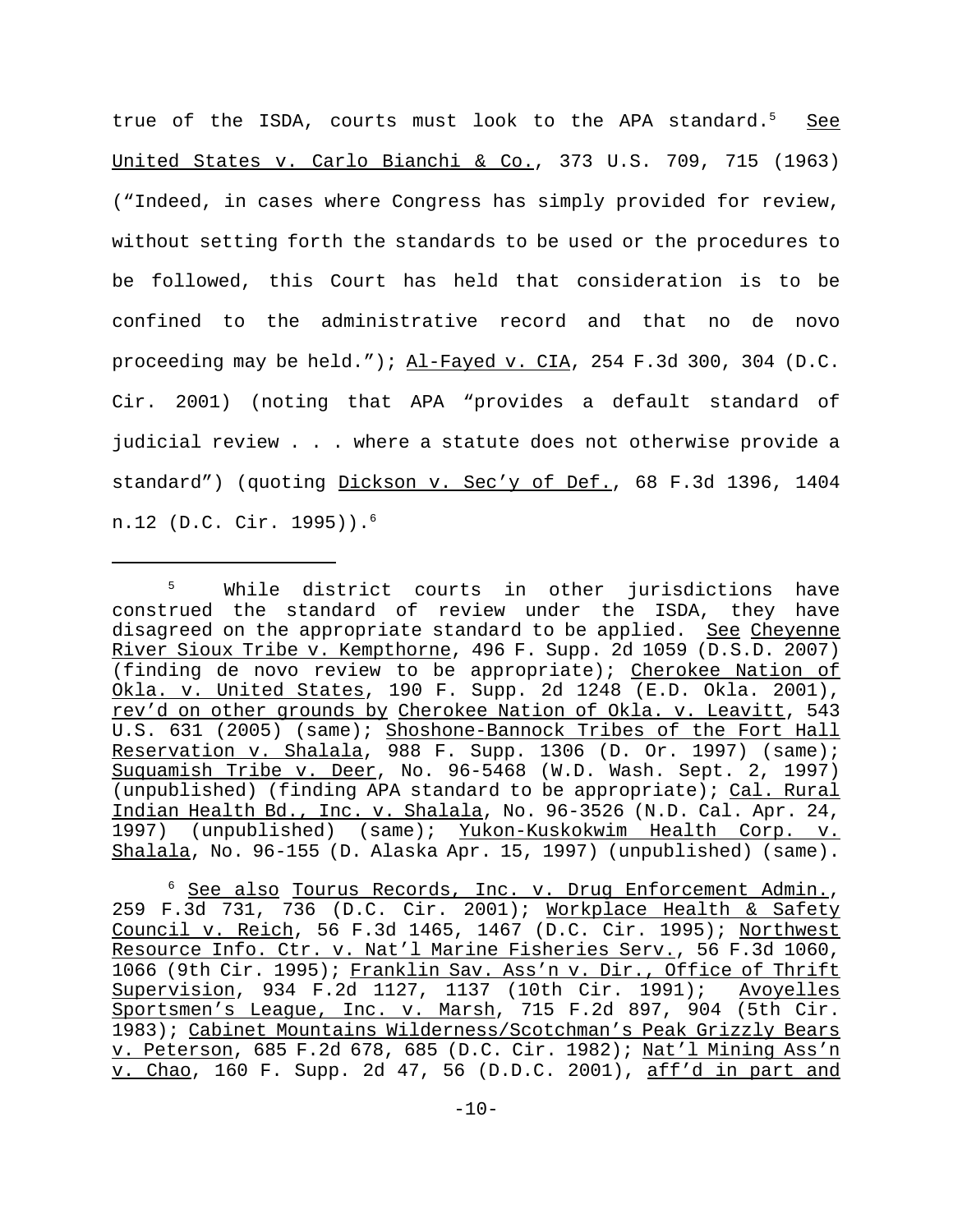As Al-Fayed indicates, there exists a strong presumption in this Circuit that when a statute provides for judicial review but does not specify any standard for that review, it should be construed to include the APA standard. See 254 F.3d at 304; see also Shoshone-Bannock, 988 F. Supp. at 1313 n.4 (citing cases from three other appellate courts to support this proposition). This general principle "stems from well ingrained characteristics of the administrative process." Doraiswamy v. Sec'y of Labor, 555 F.2d 832, 840 (D.C. Cir. 1976). In order to avoid "supplanting" the agency's role in the litigation, "the judicial function is fundamentally and exclusively an inquiry into the legality and reasonableness of the agency's action." Id.

Therefore, litigants in this case are faced with a strong presumption that judicial review will take place under an arbitrary and capricious standard. The Court has considered the reasoning of those district courts, which focused heavily on the text and legislative history of the ISDA, and found de novo review to be appropriate. However, this Court concludes that such analysis is not sufficiently persuasive to overcome the strong presumption enunciated by both the Supreme Court and our Court of Appeals in favor of the APA standard.

rev'd in part on other grounds by Nat'l Mining Ass'n v. Dep't of Labor, 292 F.3d 849 (D.C. Cir. 2002) ("The D.C. Circuit recently reaffirmed the principle of law that the APA provides a default standard of review where a statute does not otherwise provide a standard.").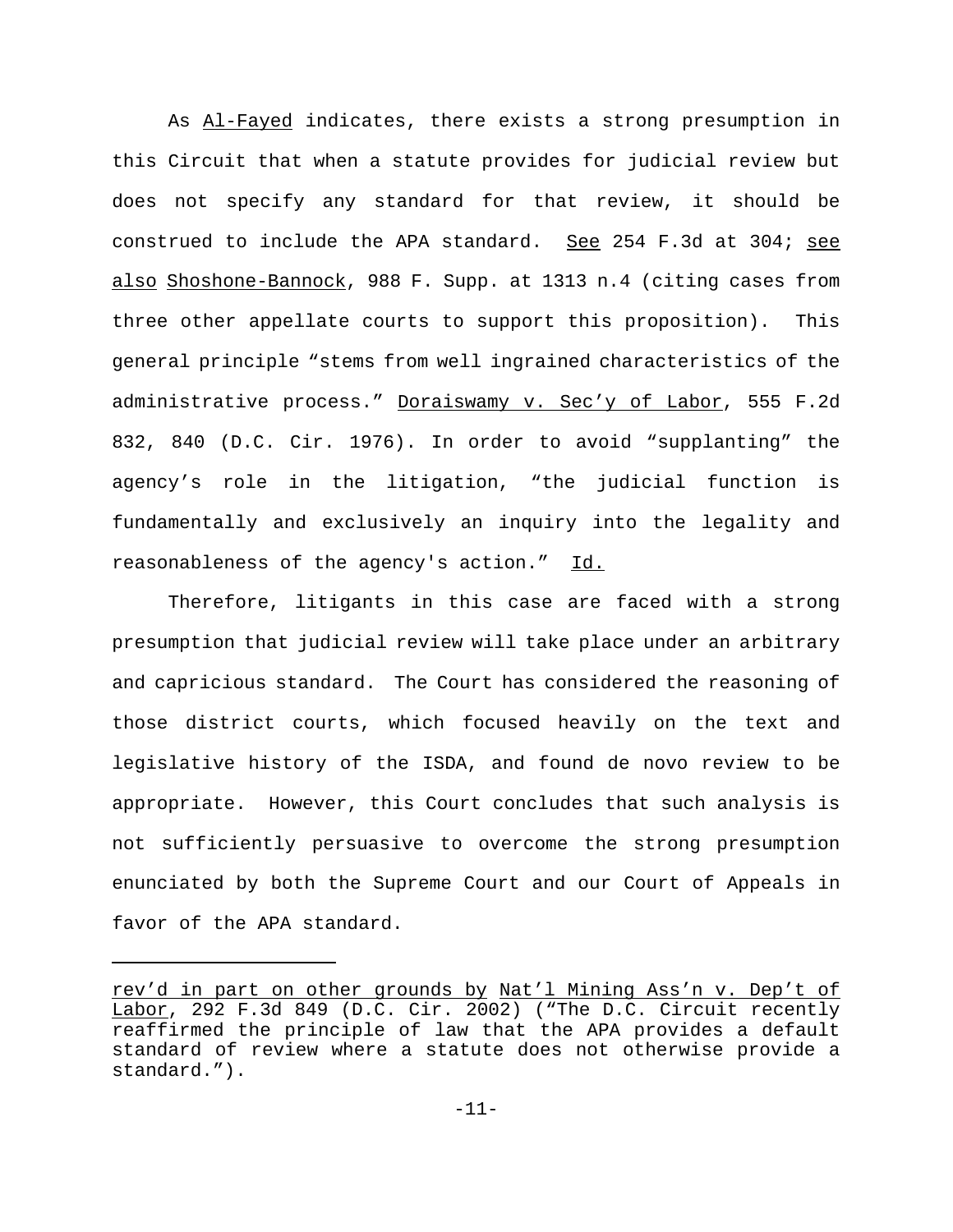The fact that CPN stated claims for relief under the ISDA as well as the APA buttresses this finding, since Plaintiff itself has chosen to bring a portion of its case under the APA. Compl. ¶ 5. Finally, another consideration supporting APA review is the need to defer to the Defendants' expertise and experience in deciding many of the issues presented by CPN. See Runs After v. United States, 766 F.2d 347, 352 (8th Cir. 1985) (noting BIA "special expertise and extensive experience in dealing with Indian affairs").

In conclusion, the Court finds that the APA standard is appropriate for the particular set of procedural facts presented by this case. "The arbitrary and capricious standard [of the APA] is a narrow standard of review." Citizens to Preserve Overton Park, Inc. v. Volpe, 401 U.S. 402, 416 (1971). This Circuit has held that "[t]his court's review is . . . highly deferential" and "we are 'not to substitute [our] judgment for that of the agency' but must 'consider whether the decision was based on a consideration of the relevant factors and whether there has been a clear error of judgment.'" Bloch v. Powell, 348 F.3d 1060, 1070 (D.C. Cir. 2003) (citations and internal quotation marks omitted); see also United States v. Paddack, 825 F.2d 504, 514 (D.C. Cir. 1987).

If the "agency's reasons and policy choices . . . conform to 'certain minimal standards of rationality' . . . the [agency decision] is reasonable and must be upheld." Small Refiner Lead Phase-Down Task Force v. EPA, 705 F.2d 506, 521 (D.C. Cir. 1983)

-12-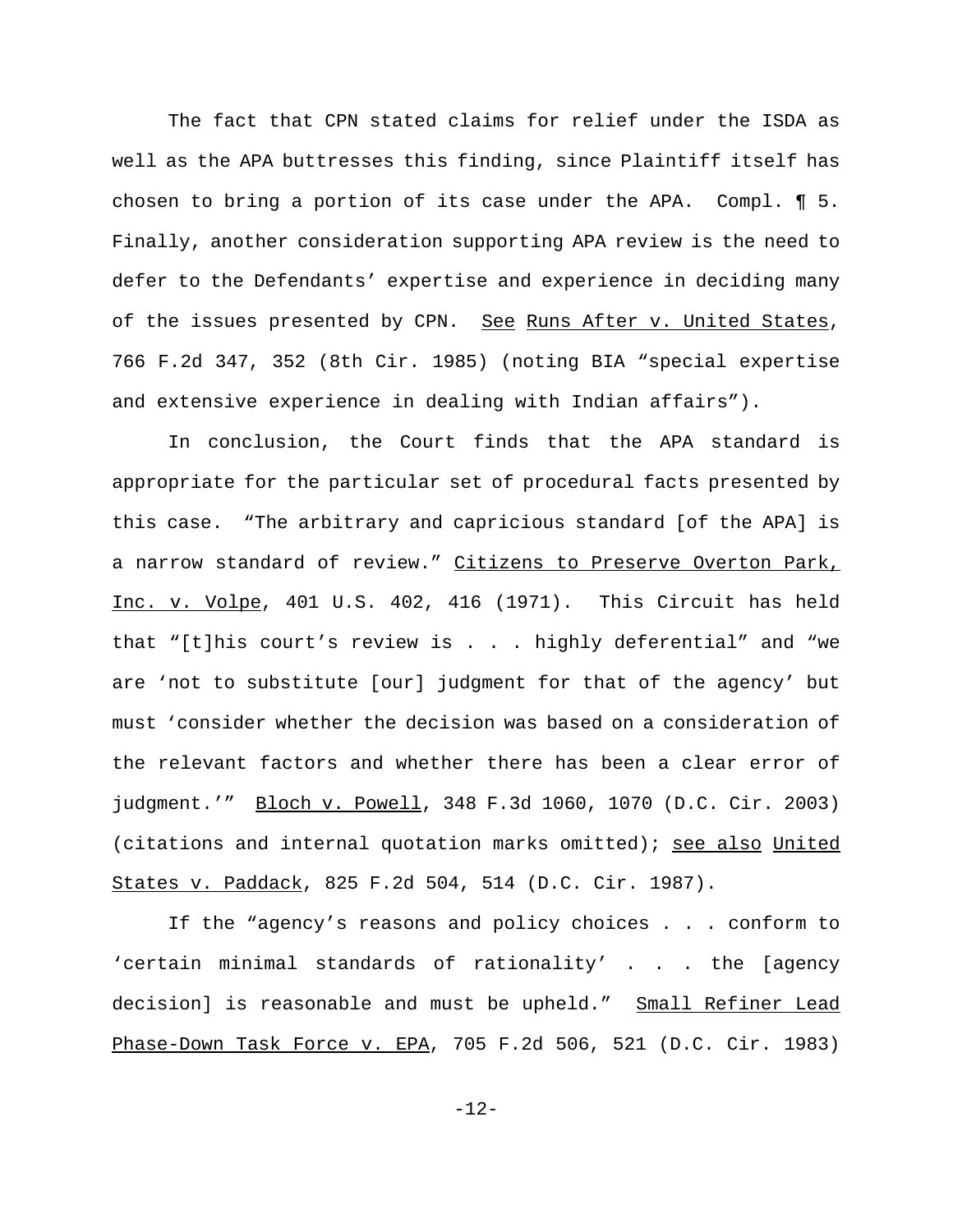(citation omitted); see Kisser v. Cisneros, 14 F.3d 615, 619 (D.C. Cir. 1994).

Summary judgment will be granted when there is no genuine issue as to any material fact. See Fed. R. Civ. P. 56(c). Since this case involves a challenge to a final administrative decision, the Court's review on summary judgment is limited to the administrative record. Holy Land Found. for Relief and Dev. v. Ashcroft, 333 F.3d 156 (D.C. Cir. 2003) (citing Camp v. Pitts, 411 U.S. 138, 142 (1973)); Richards v. Immigration & Naturalization Serv., 554 F.2d 1173, 1177 (D.C. Cir. 1977)) ("Summary judgment is an appropriate procedure for resolving a challenge to a federal agency's administrative decision when review is based upon the administrative record.").

# **III. ANALYSIS**

#### **A. Joinder of Necessary Parties**

In their Motion for Summary Judgment, Defendants argue that all claims must be dismissed for failure to join necessary parties  $--$  the four other tribes of the Shawnee Agency  $--$  under Rule 19(a) of the Federal Rules of Civil Procedure. Def.'s Mot. at 30-40.

 The Rule provides that even if it is not feasible to join these necessary parties, courts may nonetheless elect to proceed with the action in "equity and good conscience." Fed. R. Civ. P. at 19(b). To guide this equitable determination, Rule 19(b) lists four factors to be considered: (1) the extent to which a judgment

-13-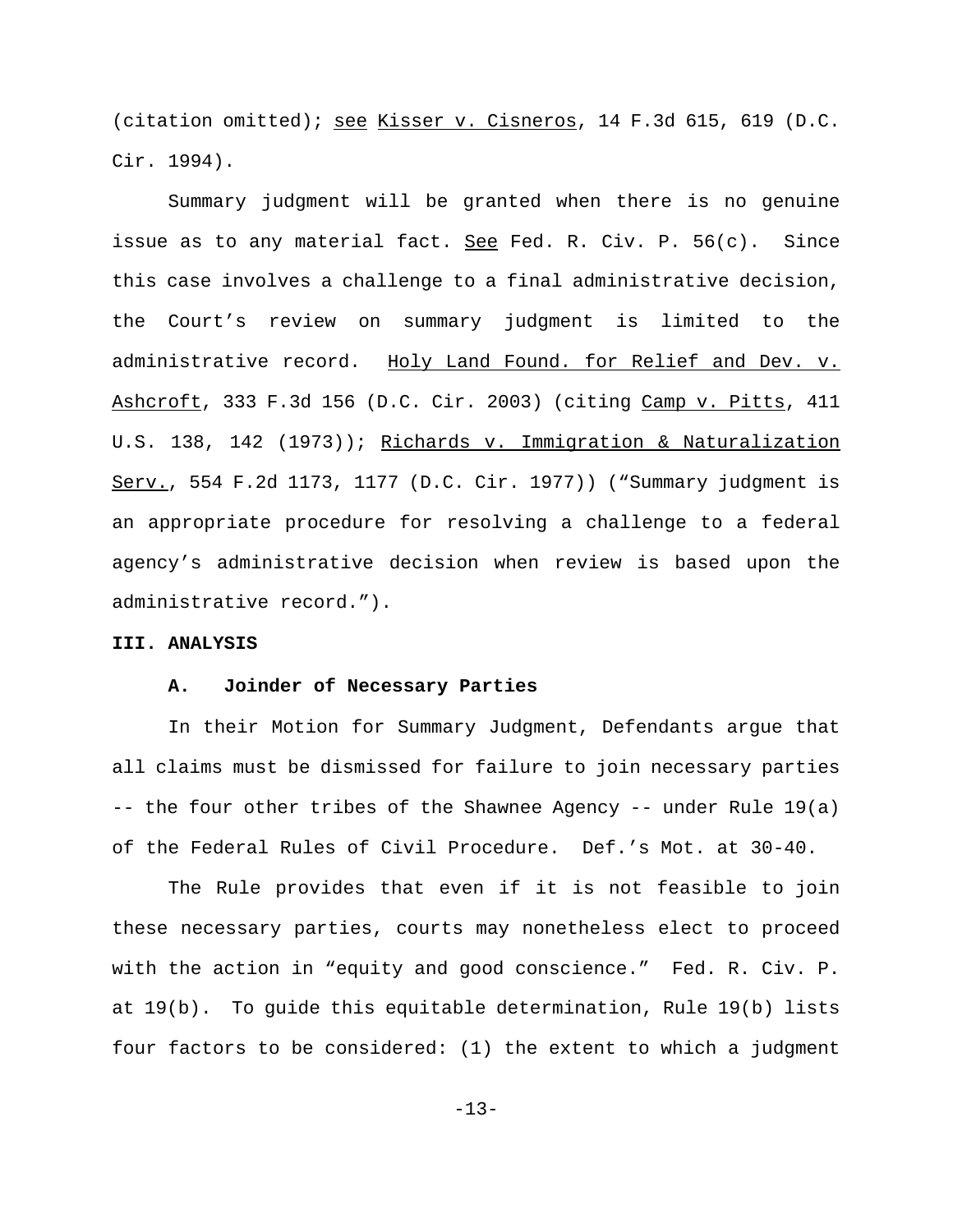for existing parties would prejudice those parties and absent parties; (2) the extent to which the court can craft relief to lessen such prejudice; (3) whether the court can render an adequate judgment for existing parties; and (4) whether "the plaintiff would have an adequate remedy if the action were dismissed for nonjoinder." Id.; see also Ramah Navajo Sch. Bd., Inc. v. Babbitt, 87 F.3d 1338, 1350-51 (D.C. Cir. 1996) (outlining Rule 19 analysis); Wichita and Affiliated Tribes of Okla. v. Hodel, 788 F.2d 765, 774 (D.C. Cir. 1986) ("Wichita").

This is not the first time that CPN has faced this issue. In Norton, the district court dismissed CPN's challenge to the funding formula because necessary parties had not been joined. 248 F.3d at 996. The Absentee Shawnee as well as the remaining three Shawnee Agency Tribes were found to be necessary to the resolution of the issue, as the tribes stood to lose if the Norton Court reversed the administrative decision on the merits of the claim. Due to the fact that tribes enjoy sovereign immunity, the district court could not order joinder. Id. As a result, the claims were dismissed. The Tenth Circuit affirmed, ruling that the district court did not abuse its discretion in dismissing the action. The Circuit based its decision on two reasons: the non-party tribes claimed an interest that was not "patently frivolous," and the United States could not represent the interests of all parties. Id. at 999.

-14-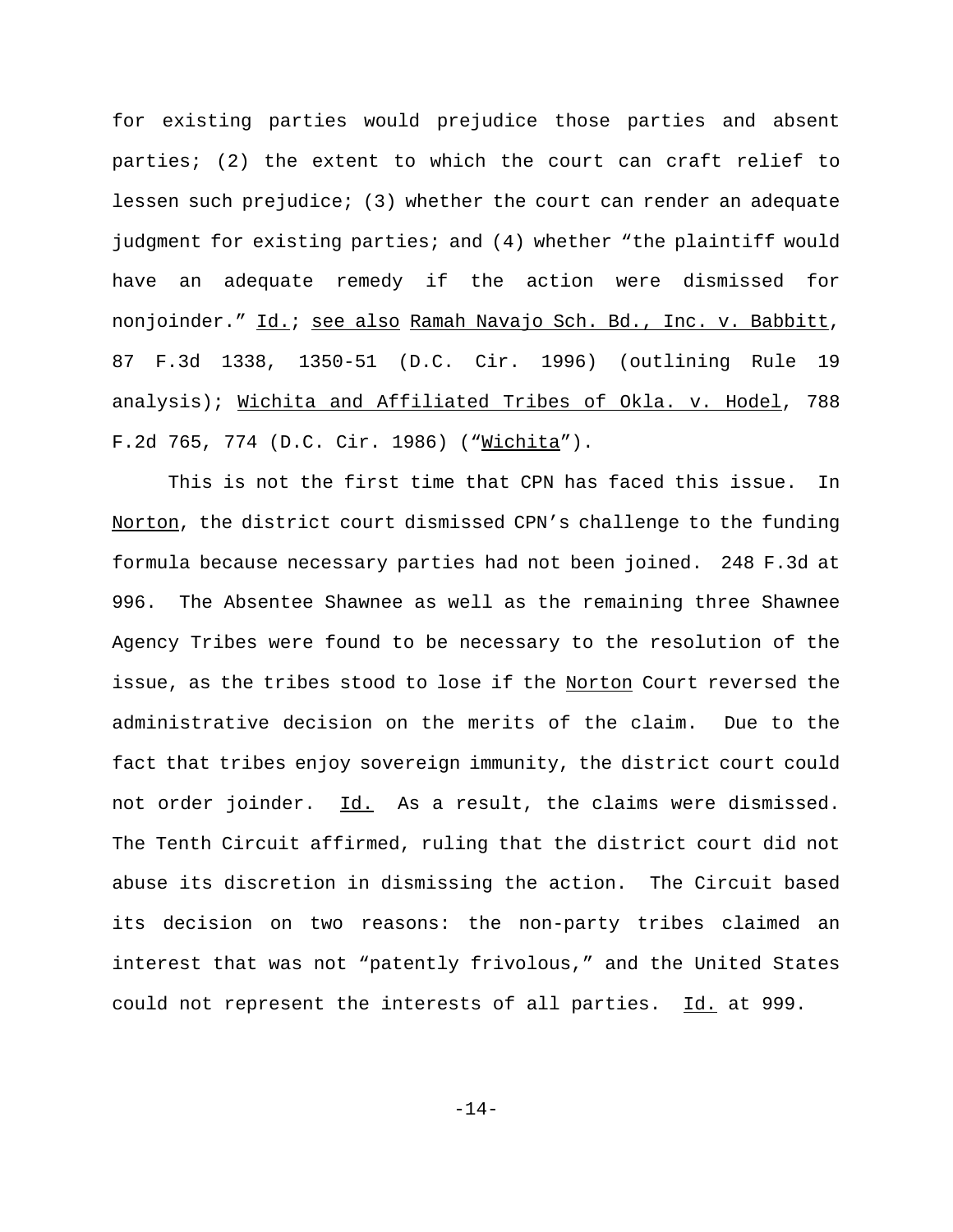CPN argues that this case is different. In Norton, the federal court was asked to make a decision on the merits of the claims before it. Such a decision, CPN maintains, can indeed prejudice a non-joined party because it can alter the substantive outcome of the case. Pl.'s Opp'n to Def.'s Mot. ("Pl.'s Opp'n") at 30-31. The distinction in this case, according to CPN, is that this Court is being asked to only review the administrative agency's decision, and then remand so that a decision on a better record can be developed. Id. Such an action, Plaintiff claims, can hardly "impede or impair" the interests of a non-party tribe, because the Court would not be altering the underlying merits of the IBIA decision. Id. at 36.

Further, the Plaintiff observes that the IBIA is permitted, under its own case law, to consider CPN's claim even when other potentially necessary parties have not been joined. According to IBIA doctrine, adjudication at the agency level is not subject to the same joinder rules applicable in federal court litigation. See IBIA Decision, at 171; see also Pl.'s Mot. at 42. Thus, CPN argues, mere review of the agency decision does no harm to nonparties: the federal court is not changing the outcome on the merits, and the agency to which the matter is remanded is authorized, under its own procedures, to hear the case without joining those parties which might be considered necessary under Rule 19(a). Pl.'s Opp'n at 31.

-15-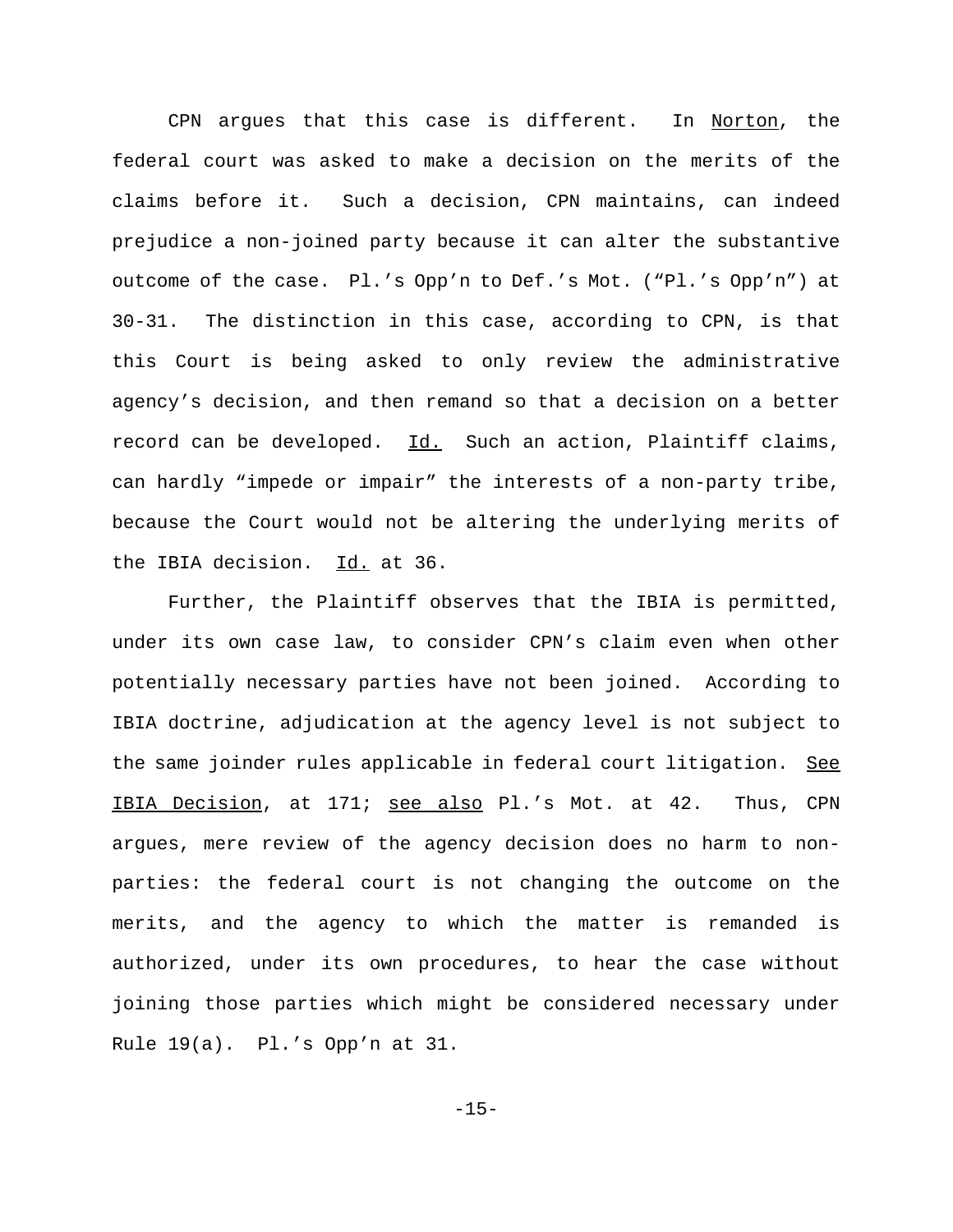In essence, CPN requests that the Court rule either that non-party tribes are not "necessary," or that the equitable standard contained in Rule 19(b) be applied so that the litigation can proceed. Id. at 33-35. In CPN's view, the parties before the Court would have complete relief in the form of a remand, an issue in which non-parties have no interest (though they may, as in Norton, have an interest in the underlying merits).

Defendants object to this characterization of the issue. They begin by correctly distinguishing two cases that CPN relies on. Def.'s Mot. at 37-39 (arguing that Feezor v. Babbitt, 953 F. Supp. 1 (D.D.C. 1996) and Ransom v. Babbitt, 69 F. Supp. 2d 141 (D.D.C. 1999) are not applicable). The leading case on this issue, Defendants demonstrate, is Wichita, which described a remand judgment as only "a bit less prejudicial than a judgment" on the merits. Wichita, 788 F.2d at 776. The critical question is whether the **Wichita** analysis controls, given the unique set of facts in this case.

### **1. The Wichita Decision**

The **Wichita** case resembles the factual and procedural posture presented in this case. First, like this case, it involves a challenge to a formula used by the United States to apportion a fund among three Indian tribes. Id. at 771. The Wichita tribe brought suit in federal court to challenge the IBIA's decision to uphold the Department's distribution of funds based on tribal

-16-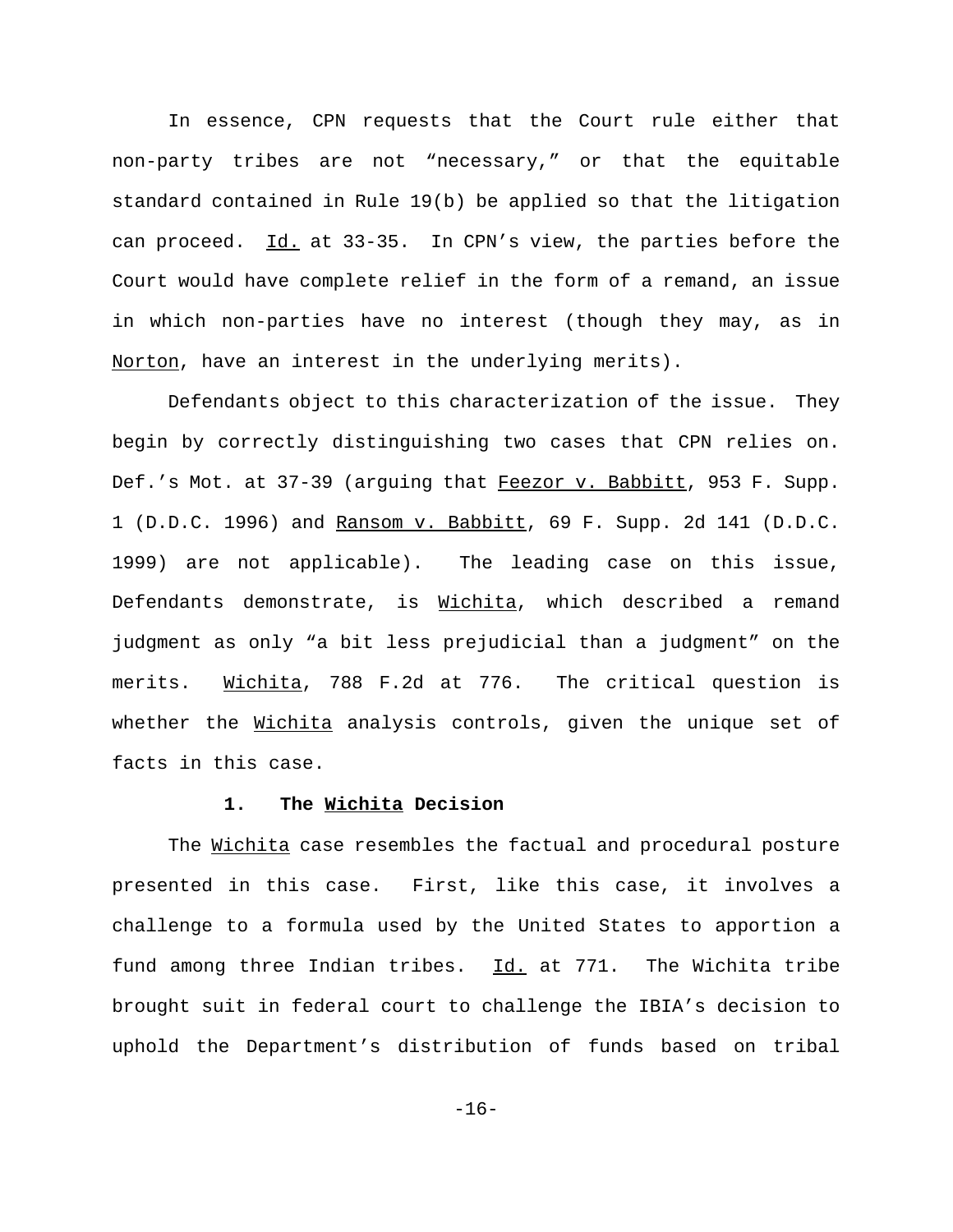population as of a fixed date. The district court and Court of Appeals rejected this claim. Id. Second, the Caddos tribe (along with a third tribe) then intervened to challenge the IBIA's decision denying it any retroactive payments. Id. at 771. The district court rejected this claim. However, the Court of Appeals vacated the judgment because the claim should have been dismissed under Rule 19.<sup>7</sup> Id. at 768.

The <u>Wichita</u> Court began by examining whether intervention by two tribes (Caddos and Delaware) made them parties to the Wichita tribe's federal action. It concluded that by virtue of their intervention and consent to be sued, the two tribes had waived sovereign immunity and were therefore parties. Id. at 774. Because the tribes were parties to the Wichita's claims, the Court of Appeals ruled it did not need to address the Rule 19(a) issue. See id. at 772.

The Court also had to decide whether the Wichitas and Delawares were parties to the Caddos' cross-claim against them. Id. at 773-74. Finding the two tribes to be non-parties to the cross-claim, the Court then turned to whether these non-parties were necessary under Rule 19(a). Id. at 774. Based upon the text of the Rule, the Court concluded that there was "no doubt" that the

<sup>&</sup>lt;sup>7</sup> Rule 19 has changed since the Wichita decision was issued. Compare Wichita, 788 F.2d at 774 (laying out Rule as it existed), with Fed. R. Civ. P. 19. Nonetheless, the basic concept of the joinder rule remains unchanged, and thus the reasoning in the case is instructive.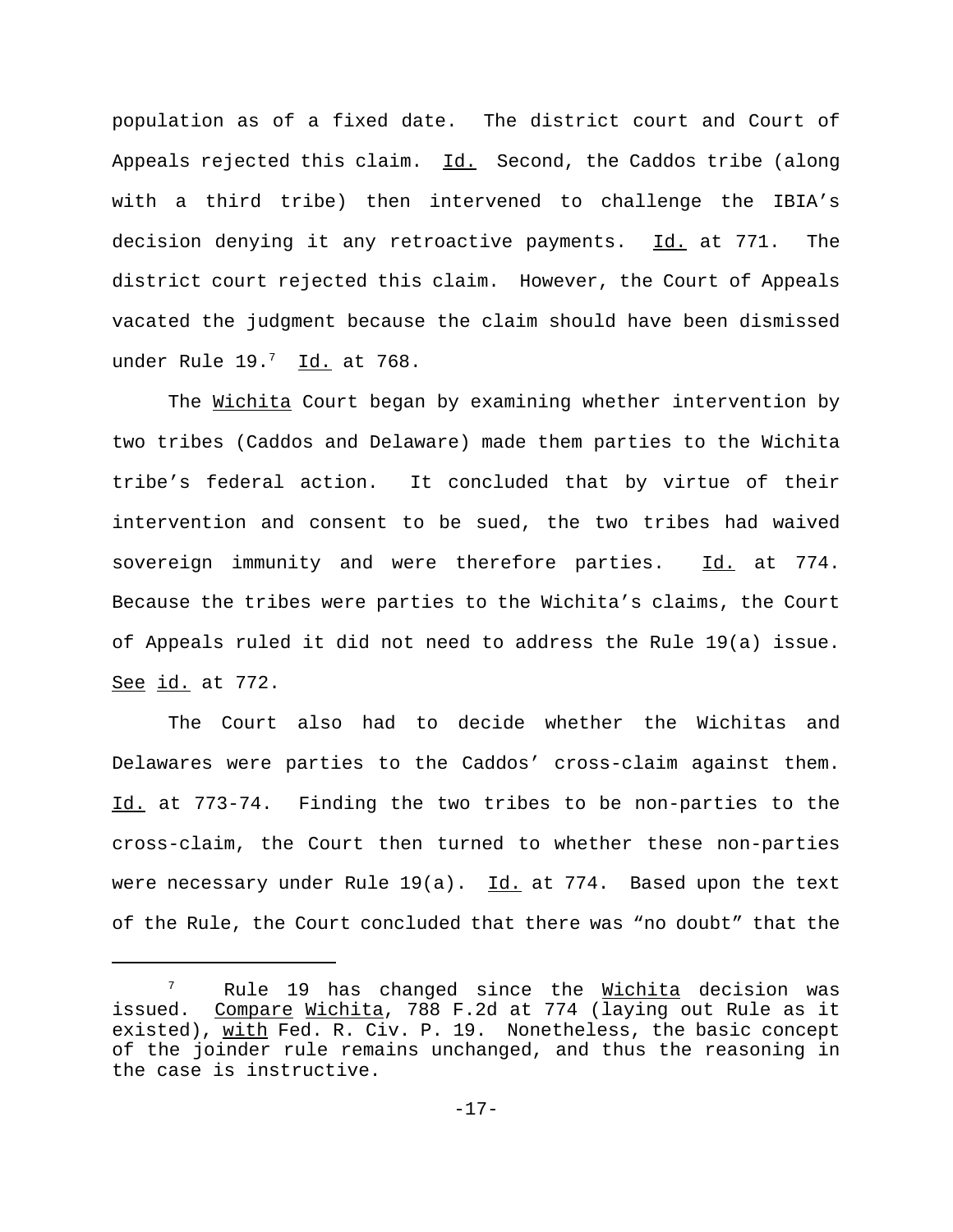Wichitas and Delawares had an interest in the action. It reasoned that, "[a]s beneficiaries of the trust who stand to lose if the Caddos succeed in obtaining redistributions of future income to compensate for the past, the Wichitas certainly have a vital interest in being parties to the cross-claim, and especially in retaining the ability to appeal any adverse judgment." Id. The Court of Appeals concluded that it was not feasible to add a tribe as a party, because the tribes enjoy sovereign immunity, which they cannot be forced to waive in these circumstances. See id. at 771 (citing cases to support proposition).

Having found the Wichitas and Delawares to be necessary parties that could not be joined, the Court of Appeals went on to address Rule 19(b), as to whether "equity and good conscience" permitted the action to proceed without the non-parties.

The Court concluded that remand of the retroactive funding issue was inappropriate because it would be based on a holding that the "agency made a substantive mistake in finding that the Caddos had agreed to the distribution scheme" up until a certain date. Id. at 776. In this sense, a reviewing court did more than merely assume a posture of review; rather, it made a decision that affected the merits of the claim. Id. At the administrative level, the agency's authority would be bound by the federal court's decision. If the Wichitas and Delawares were not parties to the action, their right to challenge this decision would not exist.

-18-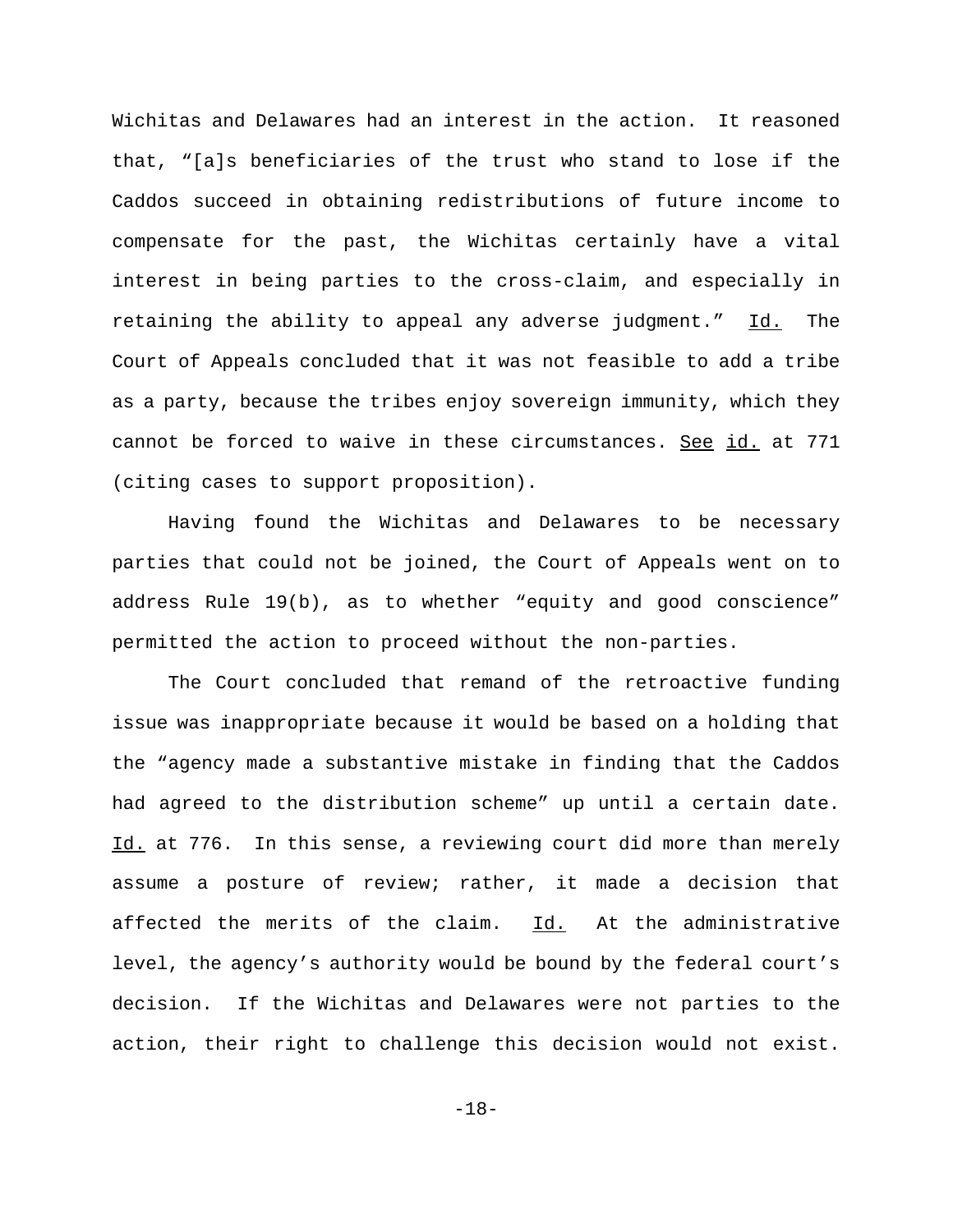See id. at 775 (analyzing extent of prejudice). For these reasons, the Court of Appeals found that a remand to an agency for further review of the merits would not eliminate prejudice to non-parties under Rule  $19(b)(2)$ . Id. at 776. It also reasoned that the lack of adequate relief, when weighed against the competing interest of preserving tribal immunity, did not render absent parties indispensable. Id. at 777. The Court of Appeals therefore dismissed under Rule 19.

## **2. Application of Rule 19 to CPN's Claims**

The Court must analyze CPN's claims to determine if the action would involve proceeding without necessary parties, and, if so, whether the Court should proceed with the actions in equity.<sup>8</sup>

 In so doing, the Court is mindful that Rule 19 "calls for a pragmatic decision based on practical considerations in the context of particular litigation." Kickapoo Tribe of Indians of Kickapoo Reservation in Kan. v. Babbitt, 43 F.3d 1491, 1495 (D.C. Cir. 1995); see also Cloverleaf Standardbred Owners Ass'n. v. Nat'l Bank of Wash., 699 F.2d 1274, 1276 (D.C. Cir. 1983)(acknowledging district court's "substantial discretion in considering which factors to weigh and how heavily to emphasize certain considerations in deciding whether the action should go forward.").

# **a. Rule 19 Requires Dismissal of Count One.**

Joinder of necessary parties is not feasible, as tribes cannot be compelled to waive sovereign immunity. See Wichita, 788 F.2d at 771.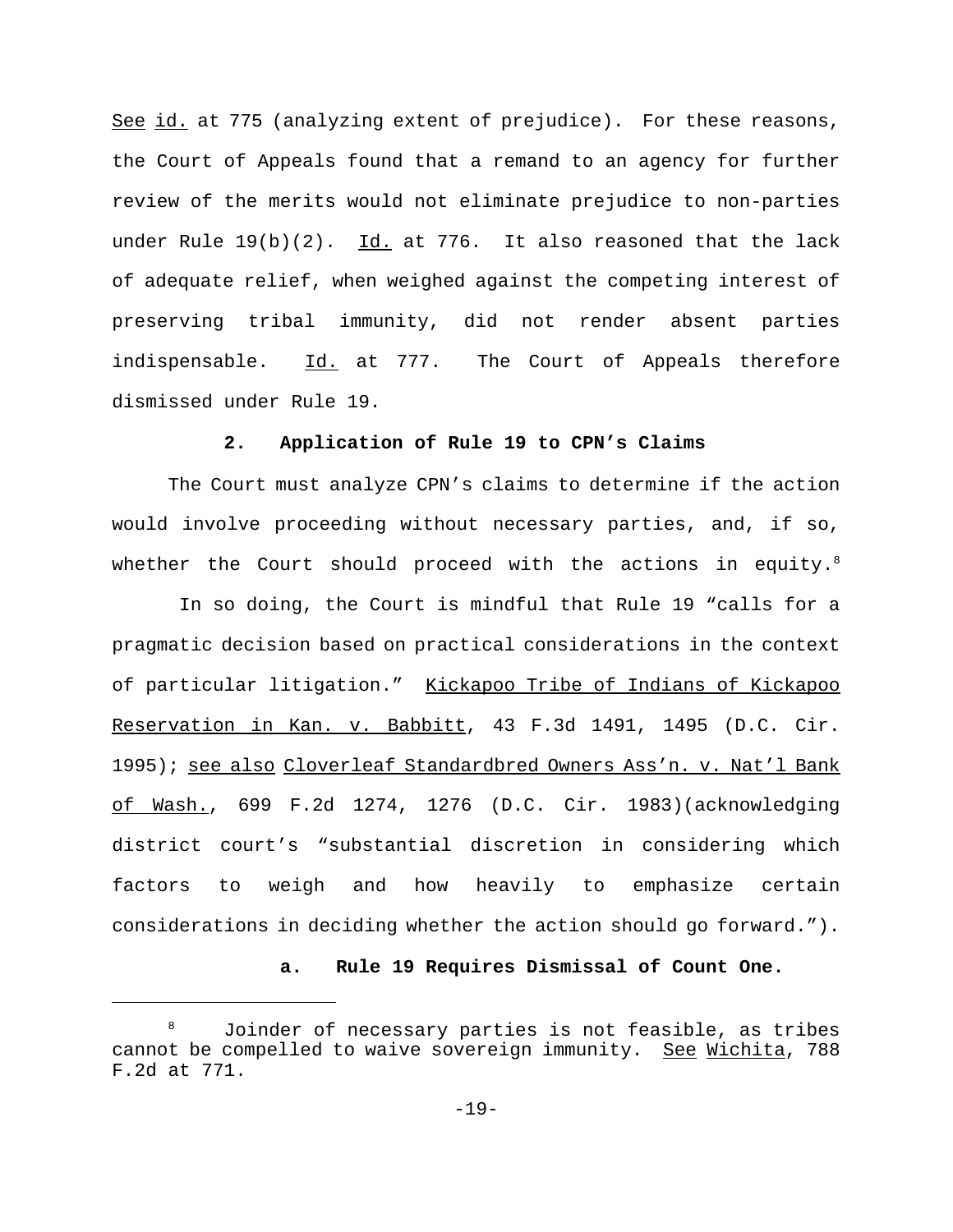Plaintiff challenges the IBIA's decision to uphold a reduction of its funding under the Tribal Resolution. In Count One, CPN contends that the Board erroneously decided that the funding agreement was ambiguous, and resolved that ambiguity by looking to CPN conduct that was not supported by the record. CPN asks the Court to remand the matter to the IBIA because its decision was arbitrary or capricious, and to order the IBIA to "further develop the administrative record and require that the IBIA issue a new decision based on the further-developed administrative record." Pl.'s Mot. at 1.

The first issue is whether under Rule 19(a) non-parties are required to be joined. A party is necessary if: (1) in the absence of that party, the Court "cannot accord complete relief among existing parties," or (2) the absent party "claims an interest relating to the subject of the action and is so situated that disposing of the action in the person's absence may . . . as a practical matter impair or impede the person's ability to protect the interest." Fed. R. Civ. P.  $19(a)(1)(A)-(B)$ . The Court of Appeals has broadly characterized necessary parties as "those 'affected by the judgment and against which in fact it will operate. . . .'" W. Coast Exploration Co. v. McKay, 213 F.2d 582, 592 (D.C. Cir. 1954) (citing Minnesota v. Hitchcock, 185 U.S. 373, 387 (1902)).

 $-20-$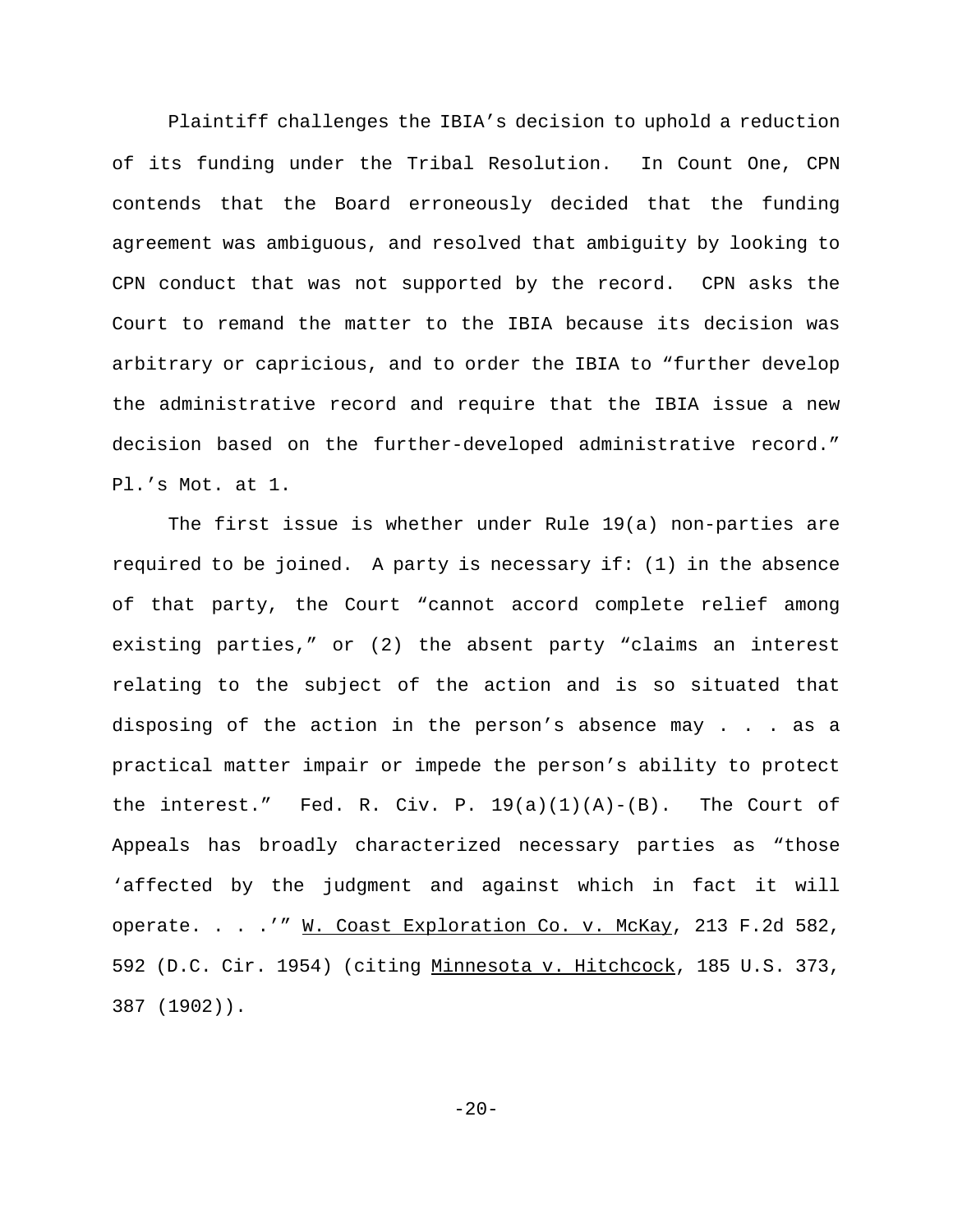Prong two of the necessity requirement asks courts to determine whether the non-party tribes "have a legally protected interest" in the subject matter of the action. Fed. R. Civ. P.  $19(a)(1)(B)$ ; see also Ramah Navajo Sch. Bd., 87 F.3d at 1351; Cherokee Nation of Okla. v. Babbitt, 944 F. Supp. 974, 979 (D.D.C. 1996), rev'd on other grounds. In Wichita, the Court of Appeals found that non-parties were required to be joined. Other courts have also found that the apportionment of common funding can be the basis of a legally protected interest. See Norton, 248 F.3d at 996 (describing district court decision); Makah Indian Tribe v. Verity, 910 F.2d 555, 559 (9th Cir. 1990) (describing district court's ruling that absent tribes may have interest in suit where increased shares of common tribal fund were at stake).

However, in Ramah Navajo School Board, this Circuit's Court of Appeals held that non-party tribes were not necessary to the action, even though the court was faced with a question regarding a common-funding scheme. 87 F.3d at 1351. The Court ruled that non-parties had no protectable interest because the Government declared that any funds ordered released would not be used to increase tribal funding. Id. As has been emphasized in other cases, see, e.g., Kickapoo, 43 F.3d at 1495, the Ramah decision supports the proposition that courts must take a practical approach to the joinder issue, and carefully assess what interests are at stake for parties and non-parties.

-21-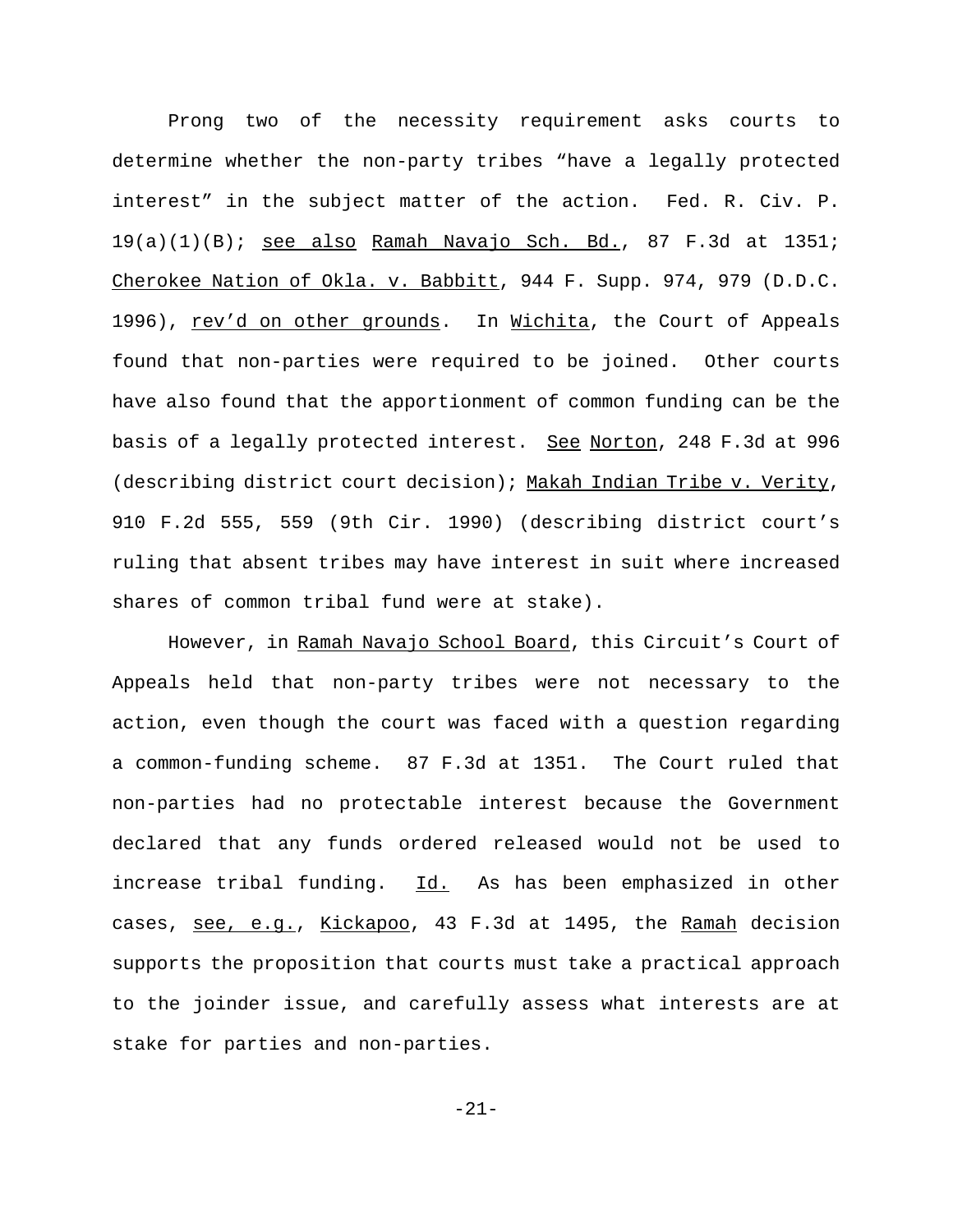In Norton, the Tenth Circuit clarified that the interest claimed by non-parties need not be concrete or compelling. Rather, the court found that for a party to be necessary under Rule 19(a)(2), it must claim an interest that is not "patently frivolous." Norton, 248 F.3d at 998. The absent party is not required to actually possess that interest; merely claiming it is sufficient Id.

#### **i. Non-Party Tribes Must Be Joined.**

In Count One, CPN claims an interest only in obtaining review of the Board's decision and claims to seek no decision on the merits. Defendant counters that this Count involves the commonfunding scheme entered into by Shawnee Agency Tribes, and therefore non-party tribes do have an interest. Def.'s Mot. at 37-38. For this reason, the Department argues, this case cannot be distinguished from Norton, where the Tenth Circuit upheld the dismissal of a similar CPN lawsuit for failure to join necessary tribes. Id.

If a remand were granted, the Board would be reopening the record and reconsidering how to apply a funding formula that impacts each tribe. CPN's goal on remand is to achieve a more flexible interpretation of the Tribal Resolution than the IBIA initially gave, and one which would then change the funding allotments made to each tribe. CPN seeks a decision from the Board, buttressed by a more adequate administrative record, that

-22-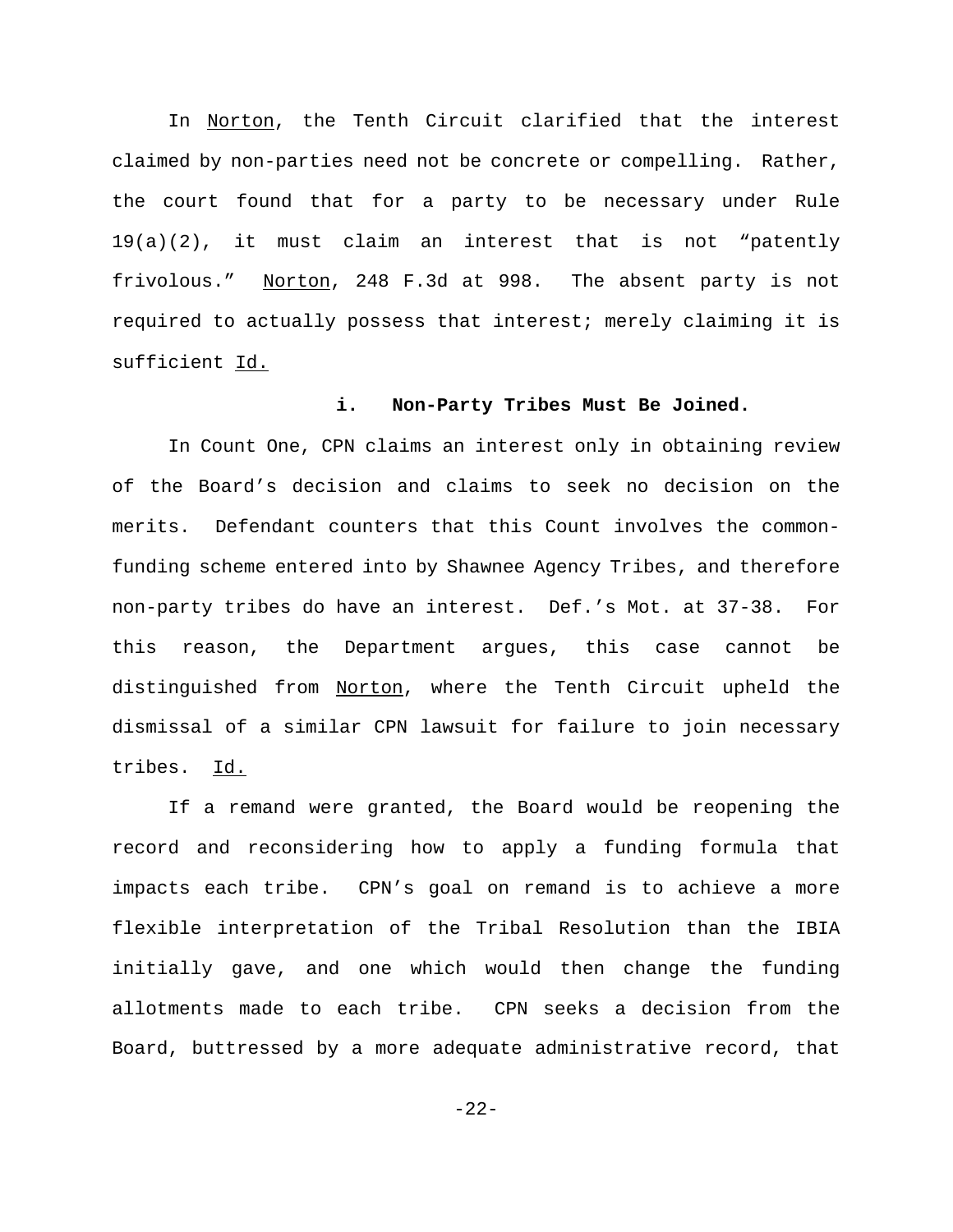will give it more funds and the other tribes less. Thus, as in Norton, the non-parties have a legitimate and non-frivolous interest in the outcome of this litigation.

### **ii. Non-Party Tribes Are Indispensable.**

Rule 19(b) lists four factors for courts to consider when deciding whether to proceed without necessary parties that cannot be joined. The Court must weigh the extent of prejudice to nonparties, its ability to shape a remedy to lessen that prejudice, whether a decision would be adequate without absent parties, and whether the plaintiff would have an adequate remedy if the claims were dismissed. Fed. R. Civ. P. 19(b).

It is clear that, under factor three of Rule 19(b), complete relief can be provided to the parties. However, as in Wichita, a remand to the Board for consideration of procedural defects in its decision does not adequately eliminate potential prejudice to absent parties. 788 F.2d at 776. Non-parties would not be able to appeal the IBIA decision, although it may result in a ruling that denies them funding. Thus, the first two factors of the Rule 19(b) analysis support dismissal of Count One.

Finally, while the Court shares the Wichita Court's concern that there is no alternative forum for CPN, see Wichita, 788 F.2d at 777, the weighty competing interest of preserving tribal sovereign immunity is paramount.  $\underline{Id.}$  Given the importance of this latter policy, and the fact that the litigation should not proceed

-23-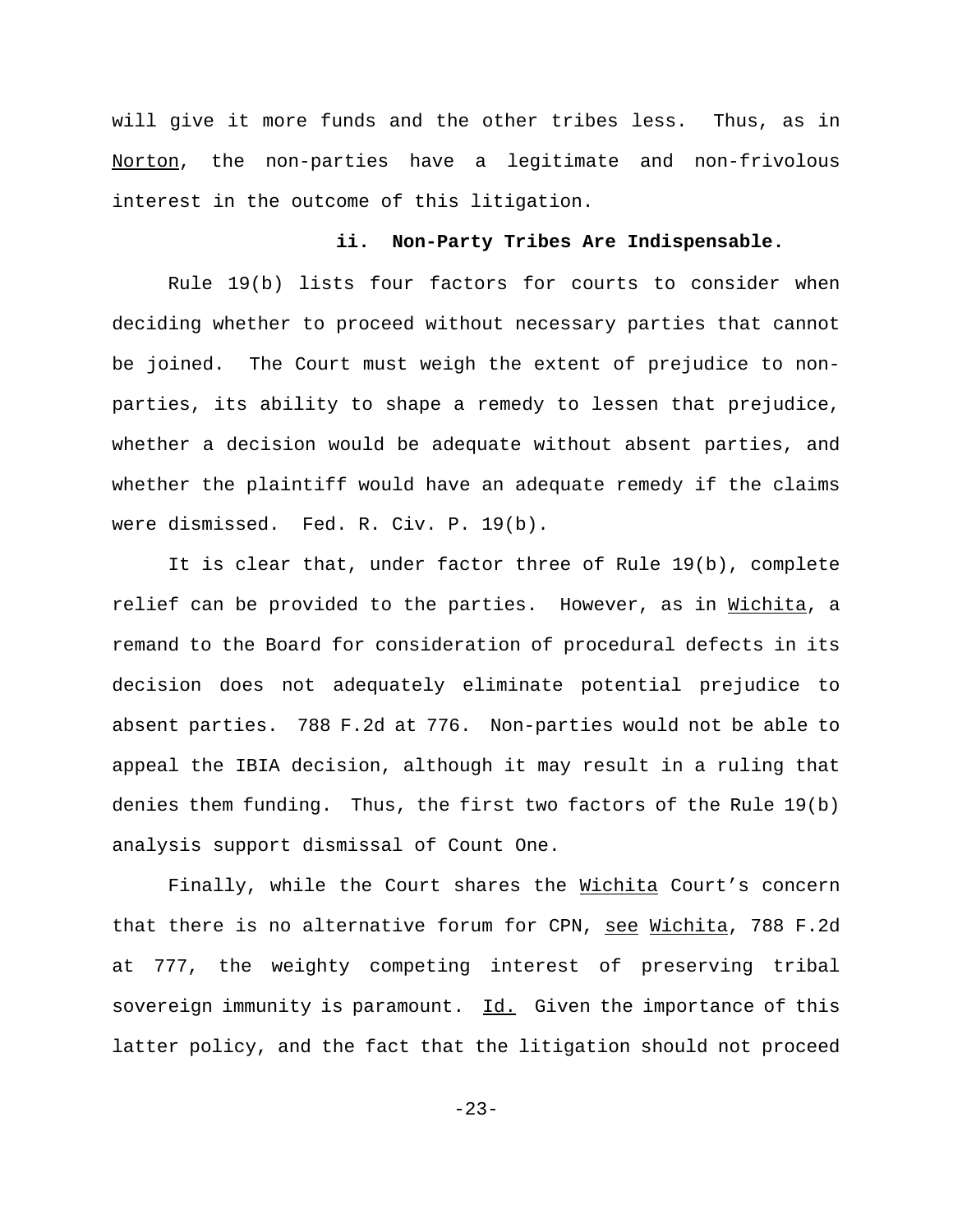simply because an adequate alternative remedy does not exist, see id., the fourth factor of Rule 19(b) strongly favors dismissal. See Kickapoo, 43 F.3d at 1496-97 ("[T]here is very little room for balancing of other factors set out in Rule 19(b) where a necessary party under Rule 19(a) is immune from suit because immunity may be viewed as one of those interests compelling by themselves.") (quotation and citation omitted).

For all these reasons, the Court concludes that the non-party tribes are indispensable.

### **b. Rule 19 Requires Dismissal of Count Two.**

Count Two asks for remand to the Board for further review in light of arbitrary and capricious decision-making. In its Motion for Summary Judgment, Plaintiff addresses the merits of the collateral estoppel claim, and argues that the IBIA holding was erroneous as a matter of law. Additionally, its Complaint reflects a thinly veiled effort to bring a substantive claim in the guise of a request for review. CPN couches its objection in terms that evoke arbitrary and capricious analysis (e.g., the IBIA "ignores" certain facts), but is basically arguing that the IBIA made an incorrect ruling on a purely legal question. Relief for such a request would amount to a ruling that the agency made a "substantive mistake" under Wichita. 788 F.2d at 776.

**i. Non-Party Tribes Must Be Joined.**

-24-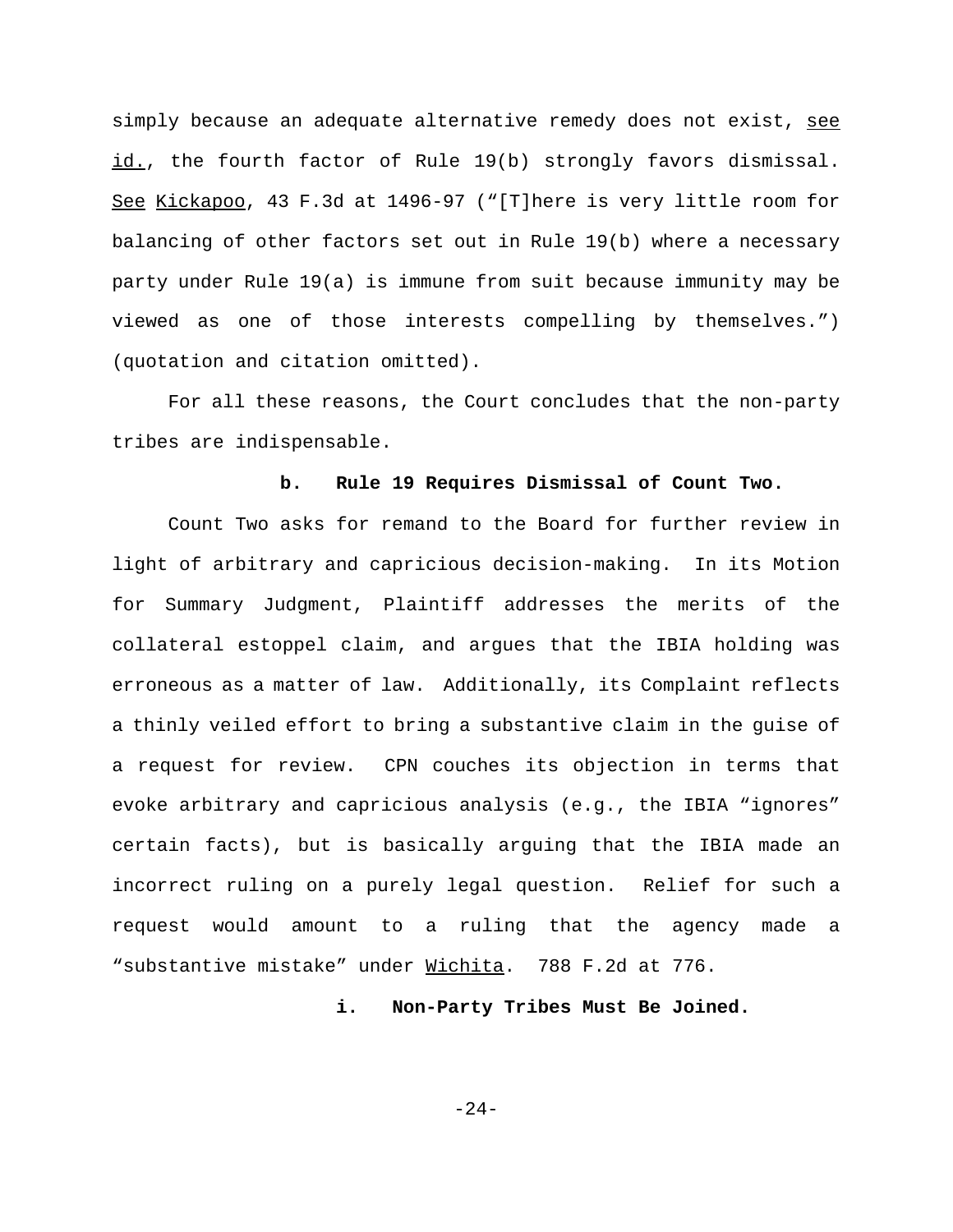Plaintiff argues that the IBIA's decision that it is collaterally estopped from challenging the application of factor three of the funding formula based on a 2002 IBCA decision is wrong. Compl. at ¶¶ 52-58. Unlike Count One, where Plaintiff argues that certain facts relied upon by the IBIA are not supported by the record, in this Count CPN argues that the Board committed legal error in its interpretation of the funding formula contained in the Tribal Resolution. Pl.'s Mot. at 25-27. Thus, despite the fact that, for strategic reasons, CPN is arguing that it does not seek resolution of the merits of the Board's ruling, it is in fact attempting to relitigate an unfavorable ruling below. However, in order to review that unfavorable decision, the Court must reach the merits of the IBIA's collateral estoppel holding, because that claim presents a question of law. It is well established that de novo review is the appropriate standard for such questions of law. See Athridge v. Aetna Cas. & Sur. Co., 351 F.3d 1166, 1171 (D.C. Cir. 2003).

Such review is fundamentally distinct from reviewing and remanding due to a procedural defect in the agency's decisionmaking. Any decision in favor of CPN would be premised on a finding by this Court that the Board made a substantive legal error -- whether it was a finding that the Board erred in determining that the IBCA had ruled on the same issue, or that CPN was a party to the IBCA decision as a matter of law. Such a remand would very

-25-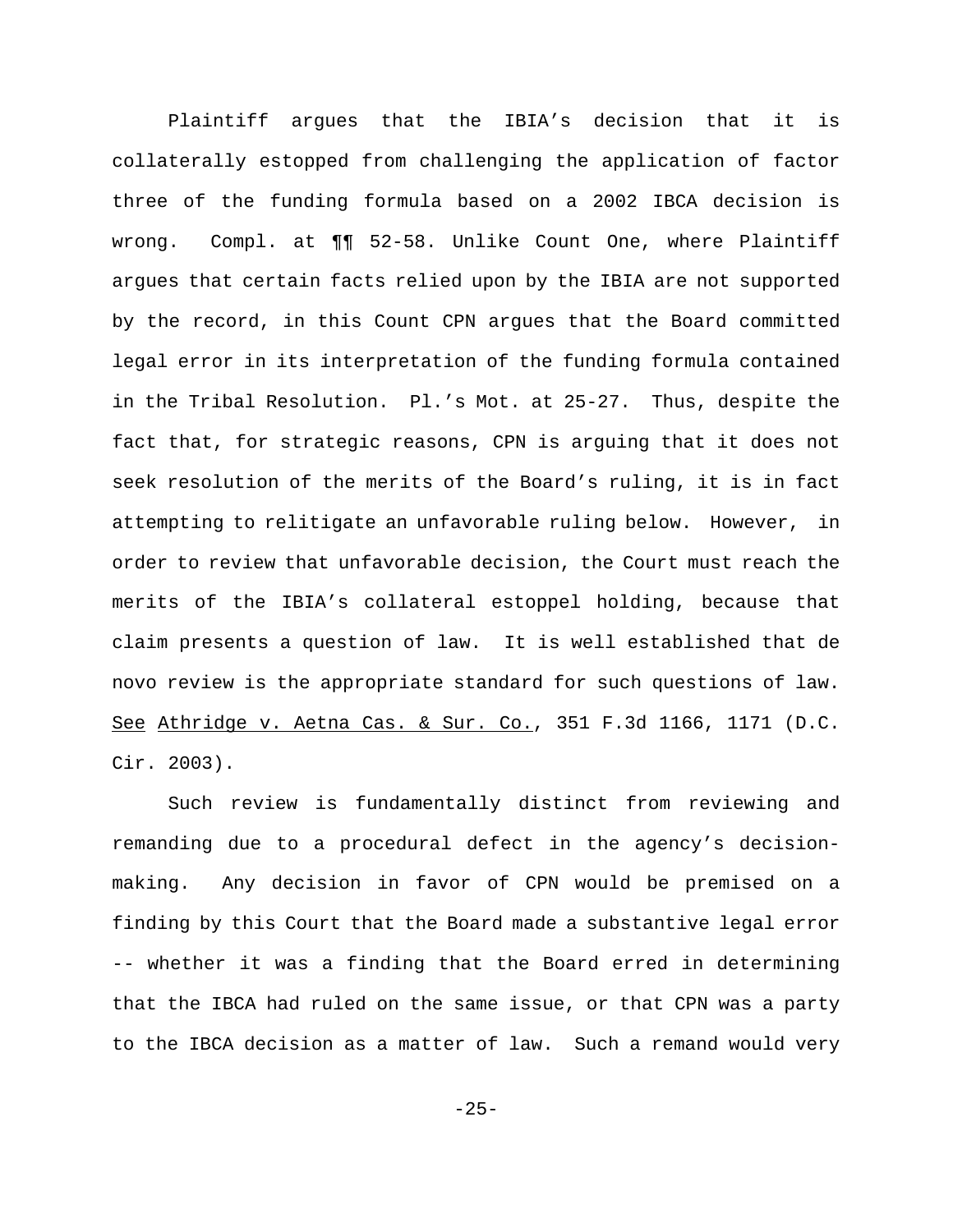closely resemble the remand contemplated in Wichita. In that case, the Court of Appeals said that a "holding to that effect would be binding on the agency, and it becomes quickly obvious that even if we were to agree with the substantive premise of the remand solution, it would not in fact mitigate the prejudice to the [nonparties]." Wichita, 788 F.2d at 776.

Therefore, under Wichita, such a remand runs afoul of Rule 19. The Absentee Shawnee and remaining Agency tribes have an interest in the preclusive effects of decisions about the funding formula. See Otherson v. Dep't of Justice, I.N.S., 711 F.2d 267, 273 (D.C. Cir. 1983) ("Along with the doctrine of claim preclusion or res judicata, issue preclusion aims to avert needless relitigation and disturbance of repose, without inadvertently inducing extra litigation or unfairly sacrificing a person's day in court."). Rule 19(a) requires that non-party Shawnee Agency tribes be joined. As it is not feasible to do so because of tribal sovereign immunity, the only way that this Count can survive is if it should proceed "in equity and good conscience" under Rule 19(b).

## **ii. Non-Party Tribes Are Indispensable.**

A ruling on Count Two would be adequate in non-parties' absence, and so the third prong of Rule 19(b) is satisfied. On the other hand, factor four strongly supports dismissal of the claims in order to preserve non-parties' sovereign immunity. See supra, Part III.A.2.a.ii.

-26-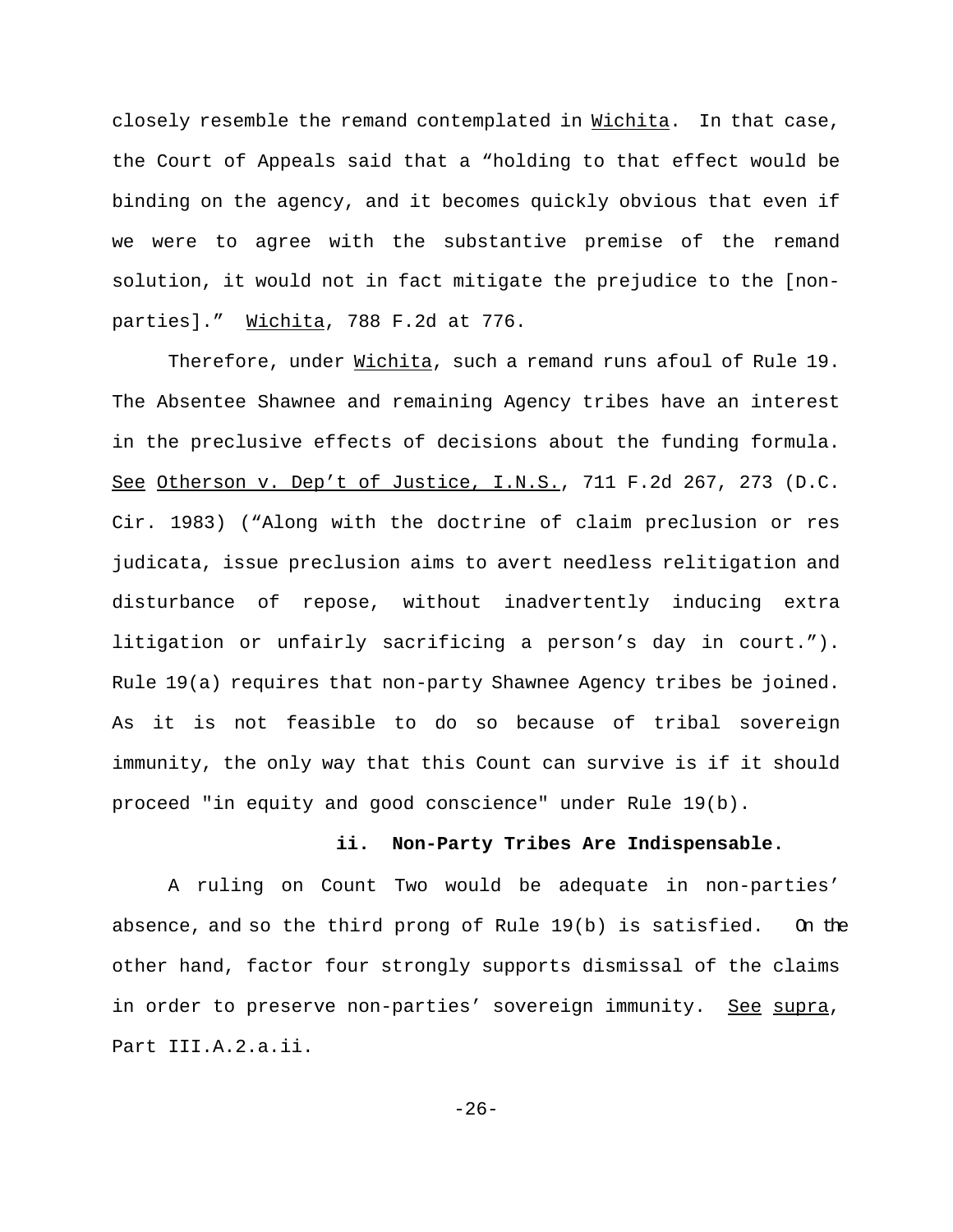Looking to the first two factors of Rule 19(b), the Court finds that decision on the collateral estoppel issue necessarily would direct the agency to conduct its legal analysis in a certain way. Because ordering a change to the IBIA's collateral estoppel ruling would have an effect on the interests of the non-parties, and those parties are not represented at all in this litigation, those interests would be prejudiced. Further, the Court cannot craft relief to minimize such prejudice. CPN essentially asks the Court to tell the IBIA how to evaluate and weigh precedent in the course of its collateral estoppel review. This remedy would, as in Wichita, range beyond a simple remand and would shape the substantive issues before the IBIA.

In this scenario, courts must be practical in light of all the circumstances. Kickapoo, 43 F.3d at 1495. Consideration of the collateral estoppel issue will amount to determination of an important substantive issue, and not merely a remand. The practical result would be a decision on a matter in which non-parties have a legitimate and substantial interest. Such a decision would prejudice non-parties, and therefore Count Two must be dismissed.

### **c. Count Three Must Be Dismissed As Moot**.

The IBIA held that collateral estoppel prevents CPN from bringing its claim regarding the misapplication of the funding formula. As discussed above, CPN challenged this holding in Count

-27-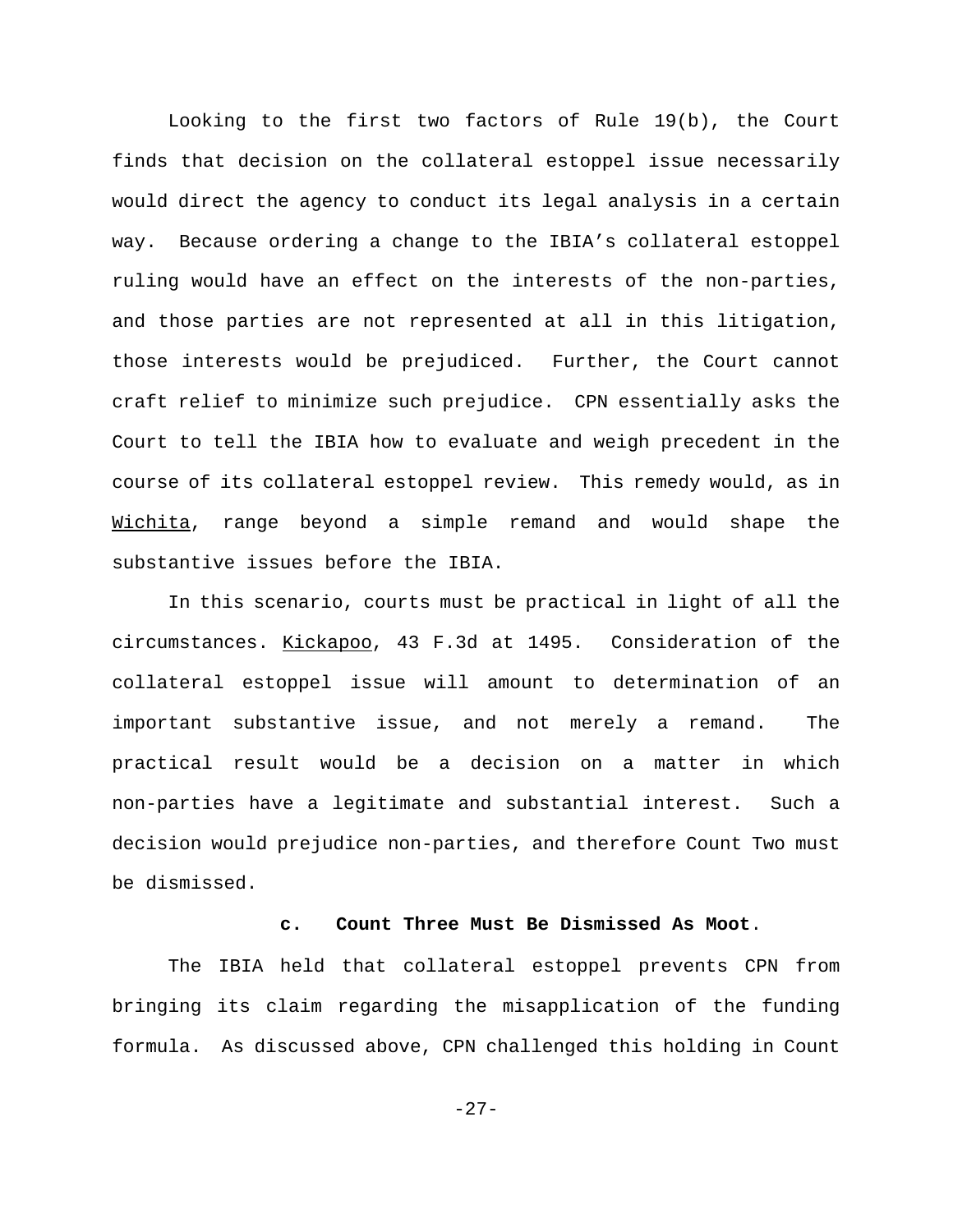Two; that claim has been dismissed. The IBIA also explained as an alternative holding that it rejected the merits of CPN's claim regarding the funding formula. CPN challenges this reasoning in Count Three.

However, because the Board's collateral estoppel decision is upheld, the Court need not reach the Board's alternative reasoning. See United States v. Williams, 341 U.S. 70, 72 (1951) ("The alternative grounds for the decision of the Court of Appeals need not be considered, for we agree that [§] 241 . . . does not reach the conduct laid as an offense in the prosecution here."); see also Burkhart v. Wash. Metro. Area Transit Auth., 112 F.3d 1207 (D.C. Cir. 1997) ("The fact that the trial court alternatively rejected WMATA's motion on the merits in no way undermines the timeliness ruling."). The IBIA's dismissal of CPN's challenge is undisturbed. Count Three is therefore dismissed as moot.

# **B. The IBIA Decision in Count One Was Not Arbitrary or Capricious**

Even though the rulings already made dispose of the case, the Court will address the merits of Plaintiff's arbitrary and capricious arguments for the sake of judicial efficiency, so that all issues will be before the Court of Appeals should the joinder rulings be overturned.

CPN asks that the Court invalidate the IBIA's decision because of its failure to consider relevant evidence, and because it based part of its decision on an insufficiently developed record. CPN

-28-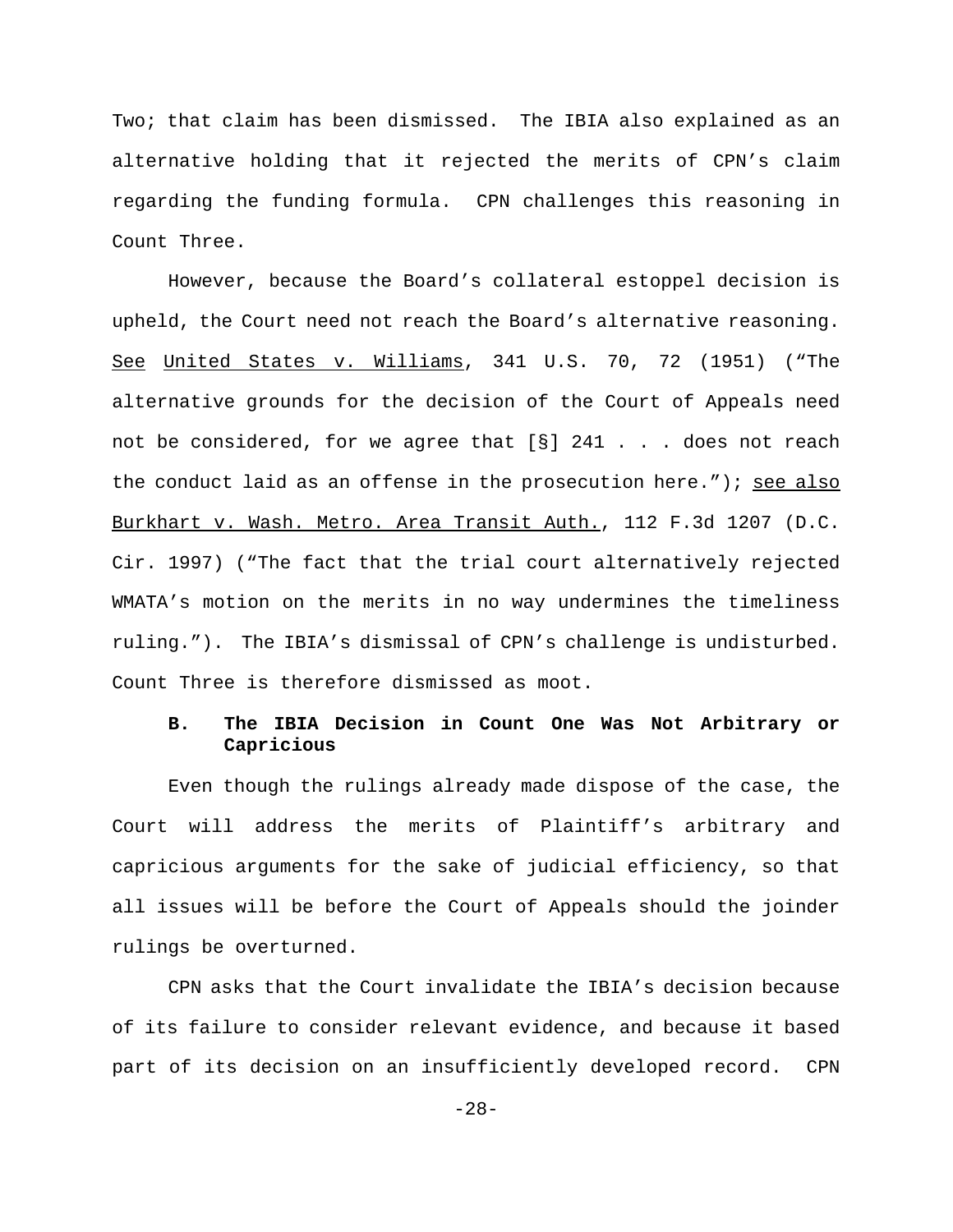claims that the IBIA erroneously concluded that the funding formula was ambiguous, and that even if it was ambiguous the IBIA erred in finding that, based on its conduct, CPN ratified the Board's interpretation of the formula allowing use of 1988 data. Compl. at §§ 38-51.

In view of the deference granted to administrative agencies, and after full consideration of the record in this case, the Court rejects Plaintiff's arguments.

# **1. The IBIA Reasonably Concluded that the Funding Formula Is Ambiguous.**

First, Plaintiff alleges that the agency failed to consider material evidence in the record. Pl.'s Mot. at 10-20. CPN argues that two provisions of the formula -- that it would apply in "FY 89 and future years," and that the five tribes "will conform to all aspects of the CFR appropriate to the given program to be contracted" -- were erroneously overlooked in the decision below. Id. at 11. CPN goes on to explain why this language should have been considered and what the effect of such failure is. Id. at 11-20.

In its opinion, the IBIA begins its analysis by setting out the rules for contract interpretation. IBIA Decision, at 172 (quoting Restatement (Second) of Contracts, § 202(1)). The Board then considered CPN's argument that the plain language of the funding formula means that the formula should be calculated annually. Id.

-29-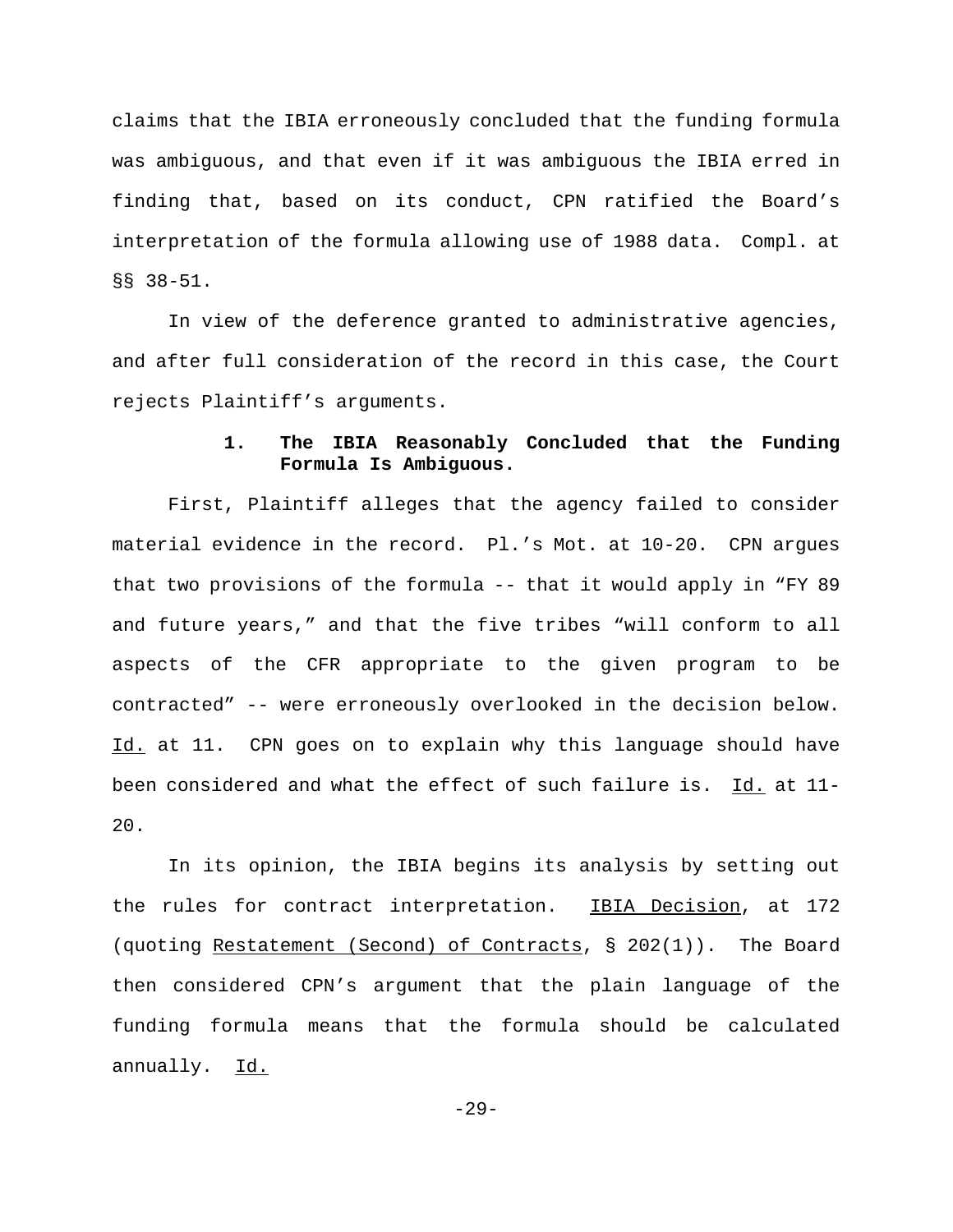Acknowledging that the argument "has some force," the IBIA went on to list reasonable inferences that could be drawn from the fact that the funding formula omitted clear language that it should be applied on the basis of 1988 data. Id. The opinion then gave consideration to the converse inference: the absence of clear language directing the Department to recalculate the formula each year meant that the language did not support CPN's interpretation. Id. These competing interpretations convinced the IBIA that "the agreement's language was ultimately ambiguous" regarding annual recalculation of the formula. $9$  Id.

CPN argues that the IBIA should reconsider the language of the agreement based on the inferences that it draws from the terms of the contract. The "FY 89 and future years" clause, CPN asserts, should be read to mean that funding is allotted "in any given fiscal year" in proportion to data that will change from year to year. Pl.'s Mot. at 11-12. Plaintiff maintains that the IBIA "ignor[ed]" and "otherwise fail[ed] to explain or address" the effect of the plain language of the funding formula because it did not adopt CPN's interpretation. Id.

The Court's task is to ensure that the Board's decision was not arbitrary and was well reasoned, not to second-guess its

<sup>&</sup>lt;sup>9</sup> Based on the plain language of the resolution, it would not have been unreasonable for the Board to conclude that the agreement was not ambiguous, in that it clearly stated that 1988 data was to govern all future funding.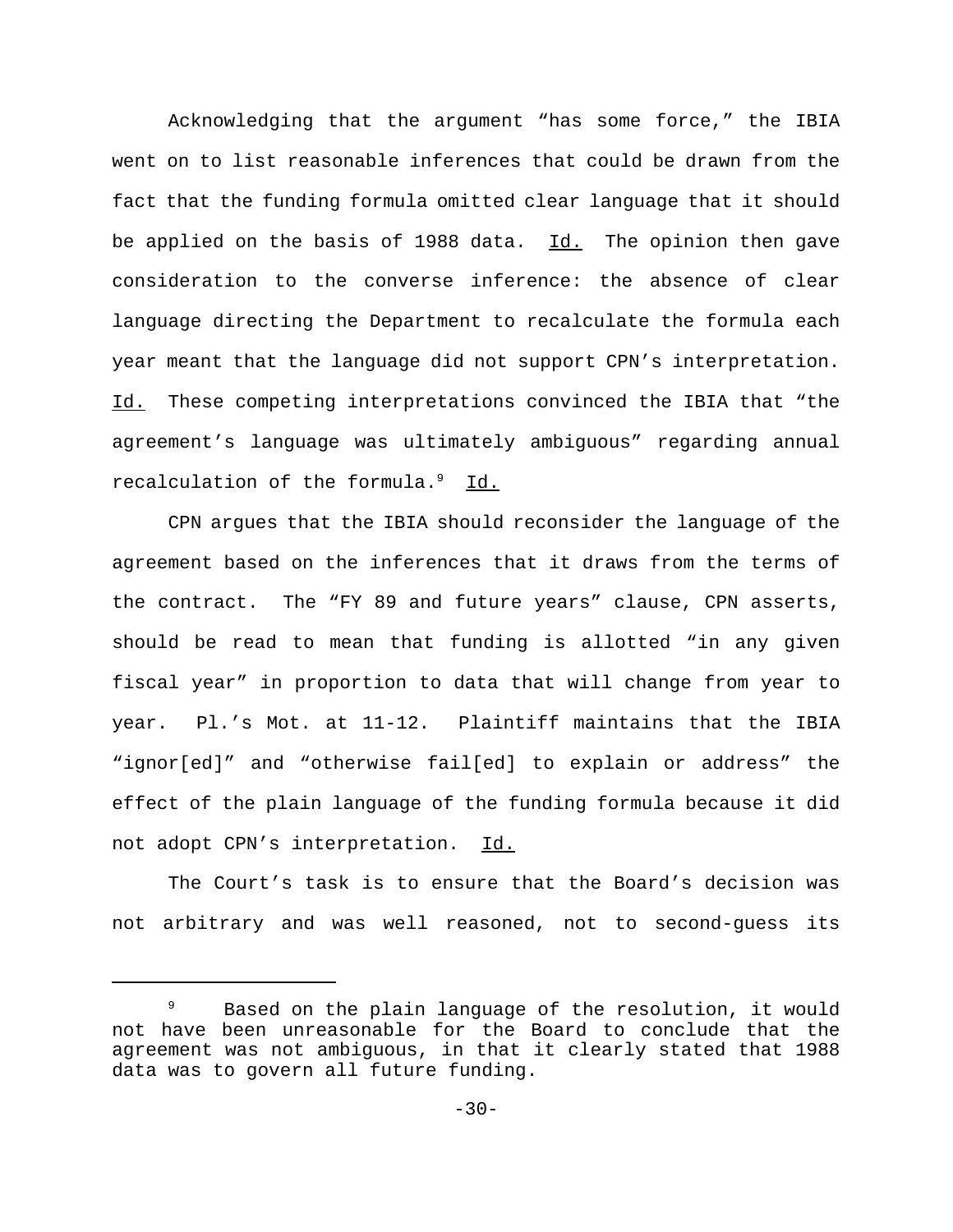correctness. See Motor Vehicle Mfrs. Ass'n v. State Farm Mut. Auto. Ins. Co., 463 U.S. 29, 42 (1983) ("[A] court is not to substitute its judgment for that of the agency."); Nat'l Treasury Employees Union v. Horner, 854 F.2d 490, 498 (D.C. Cir. 1988); Olson v. Clinton, 2009 WL 635977, at \*8 (Mar. 12, 2009 D.D.C.). Plaintiff suggests one reading of the administrative record and insists that its reading would remove any ambiguity. However, CPN's view relies on an interpretation of the language based on terms that are not even included in the agreement. See Pl.'s Mot. at 12 (adding "in any fiscal year").

The Board acknowledged that arguments based on the plain meaning of the agreement had some force, but ultimately decided that the terms were ambiguous. IBIA Decision, at 172. In doing so, the Board provided more than adequate reasons for its decision. It considered factors relevant to whether the agreement was ambiguous. See Bloch, 348 F.3d at 1070. The decision fully "conform[ed] to 'certain minimal standards of rationality,'" and must be upheld. Small Refiner, 705 F.2d at 521 (citation omitted).

# **2. The IBIA's Resolution of that Ambiguity Was Not Arbitrary or Capricious.**

CPN takes the position that even if the terms of the funding formula are ambiguous, the IBIA also erred in construing it by examining evidence that did not appear in the record. Specifically, Plaintiff objects that the Board purported to rely on

-31-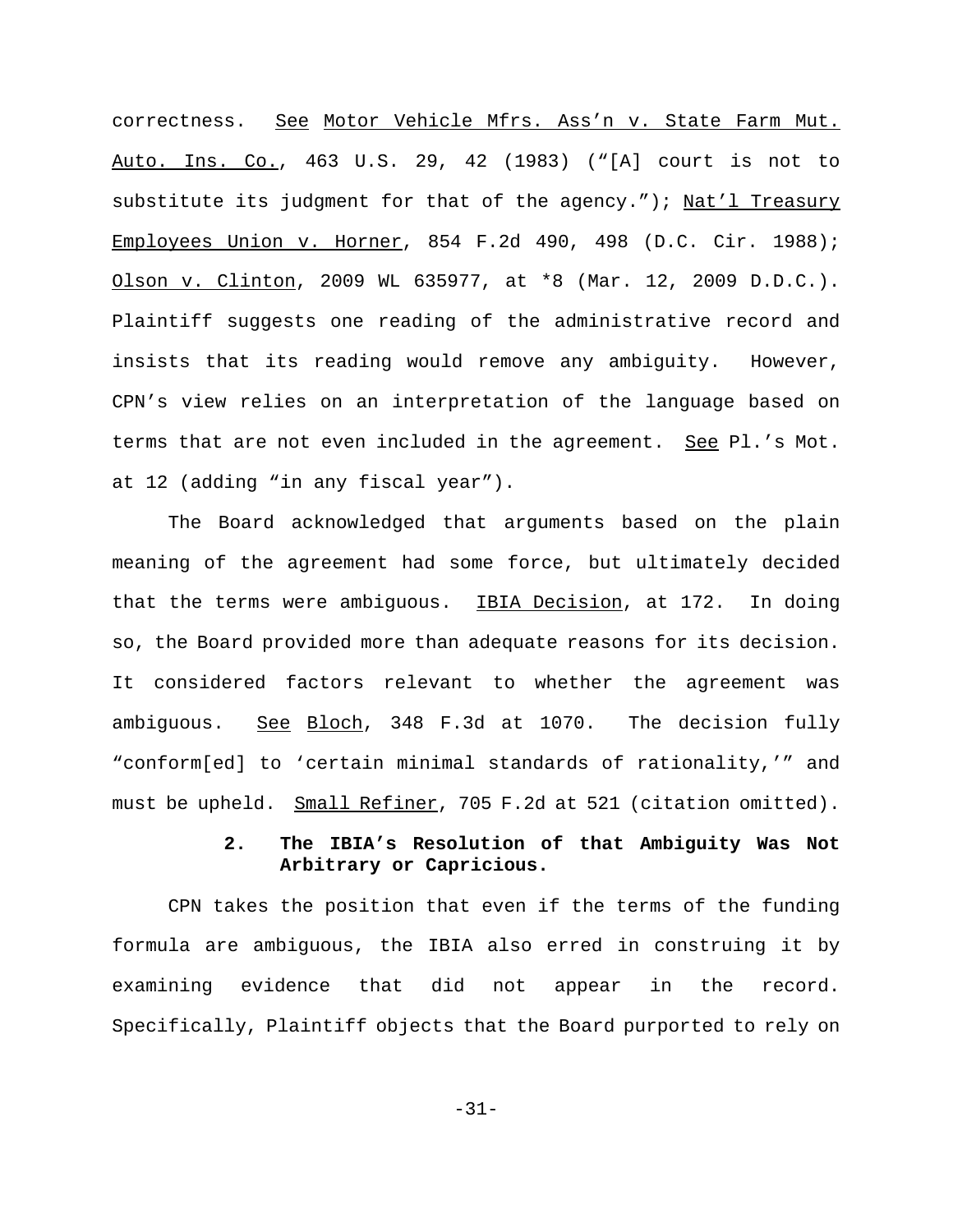parties' past performance of the contract to discern its meaning, but cited to conduct by CPN that was not supported in the record.

The IBIA relied on the Department's use of 1988 data since 1988, CPN's lack of objection to this procedure until 1998, and other tribes' decisions to not support CPN's interpretation of the agreement. IBIA Decision, at 173. Contrary to the Board's decision, CPN insists that there is no evidence in the record that it had knowledge of how the formula was being applied nor an opportunity to object to its application before it brought a challenge in 1998. Pl.'s Mot. at 21. Plaintiff views this piece of supporting evidence as the key to the IBIA's conclusion regarding parties' acquiescence to the formula calculation used by the Department. Id. at 23.

In its decision, the IBIA held that the BIA Director did not abuse his discretion in finding that the performance of CPN and other tribes demonstrated an intent to apply the formula based on 1988 data. IBIA Decision, at 173. The decision refers to the record in saying that the agreement "has been implemented based on a static application of the formula since its inception." Id. It goes on to note that other tribes who signed the agreement have not come forward to support CPN's interpretation of its terms. Id. It also refers to the evidence that Plaintiff objects to: that the funding formula had been consistently applied since 1988 on the

-32-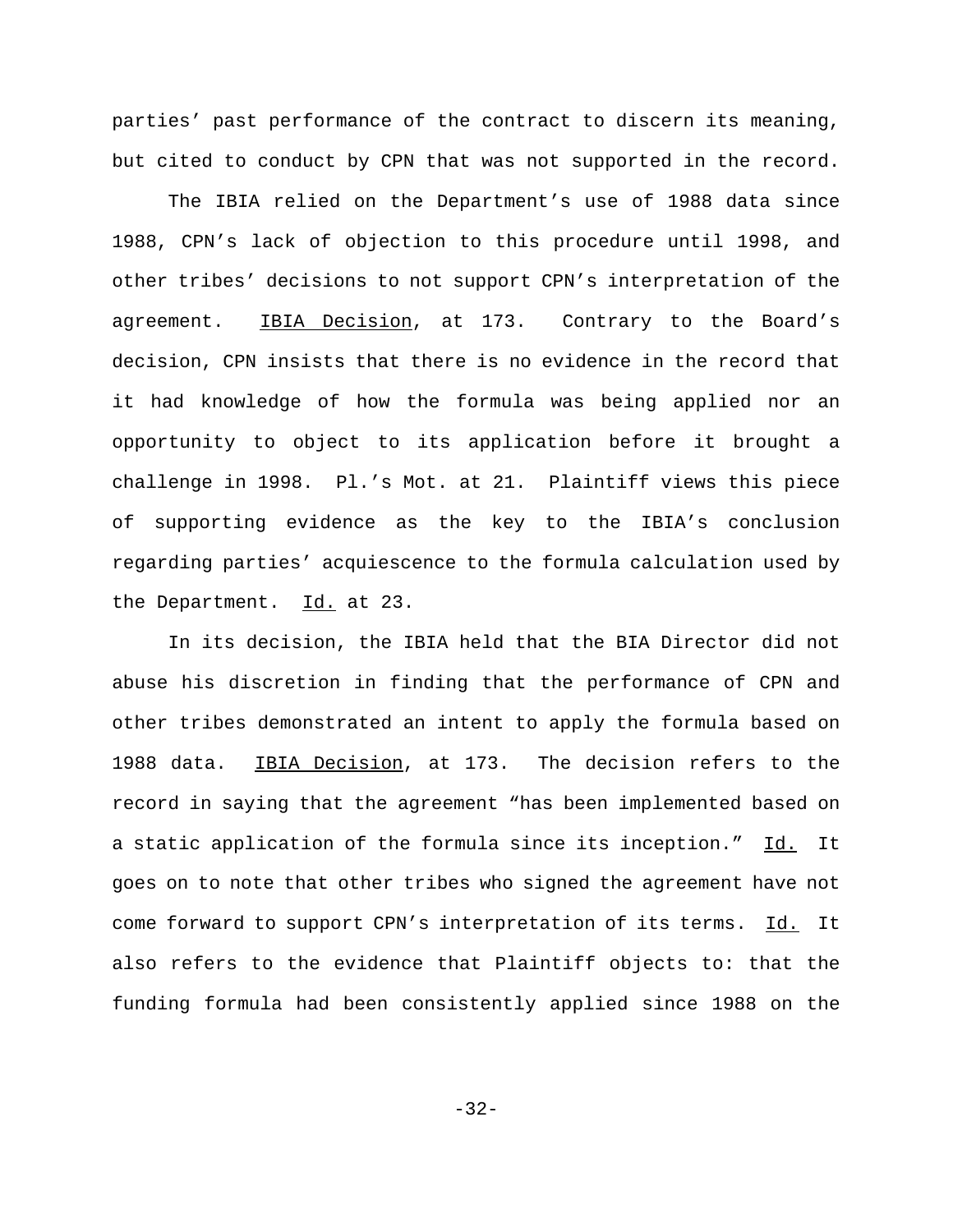basis of 1988 data, that CPN knew of this and had an opportunity to object, but did not do so until 1998. Id.

The IBIA decision is cursory on this point. However, that may be a function of the fact the Board itself was reviewing the Director's decision for an abuse of discretion, rather than making a de novo decision on the merits. The Board relies on two vital pieces of evidence that CPN does not challenge (i.e., a history of static application by the Department and lack of support for CPN from other tribes).  $Id.$  at 173. CPN takes the position that the IBIA's reference to a factual matter not in the record means that the record fails to support its conclusion in violation of the APA. Pl.'s Opp'n at 16-17.

The Defendant reads the IBIA decision to mean that CPN's silence on the application of the funding formula amounted to its consent to the agency's calculations. Def.'s Opp'n at 17. Defendant points out that the decision did advance other reasons supported by the record for finding that the parties to the agreement intended the formula to be applied in the manner Defendants had used.  $Id.$  at  $17-18.$  The Defendants maintain that even if the Court discredits the IBIA's finding with respect to CPN's silence on the matter, the other grounds for the Board's conclusion are sufficient to withstand Plaintiff's challenge. Id.

 Under arbitrary and capricious review, the Court is required to uphold an agency decision if the agency has examined the

-33-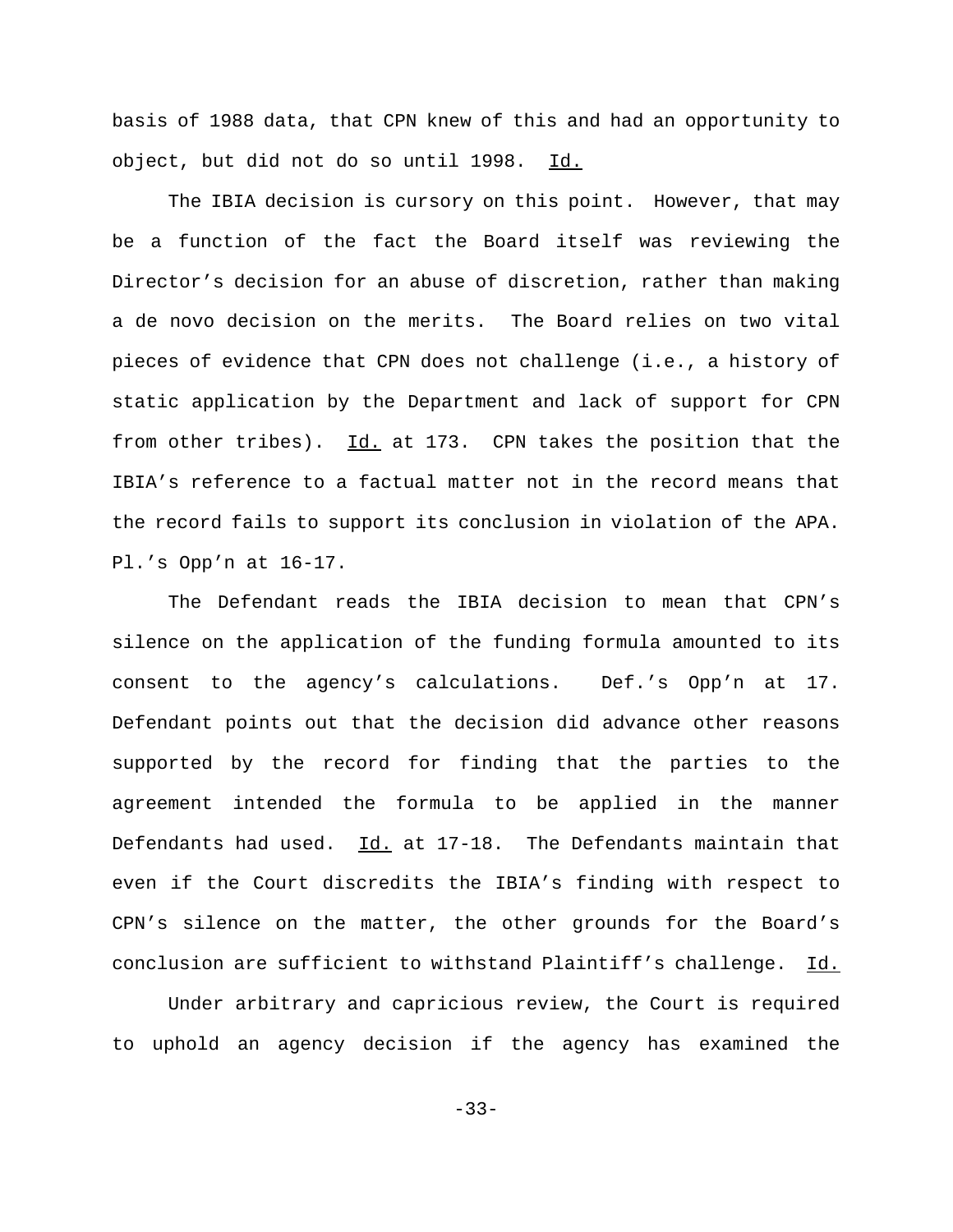"relevant data" and based its conclusion on a "reasoned explanation that is supported by the record." America Tel., 974 at 135. The IBIA was attempting to interpret ambiguous language based on parties' performance after executing the agreement. IBIA Decision, at 172-73. In order to survive this Court's arbitrary and capricious review, it had to consider factors relevant to that ultimate issue, and establish a rational connection between the facts and the conclusion. State Farm, 463 U.S. at 43. The record does show that there was a ten-year history of application of the funding formula based on 1988 data and that other tribes refused to affirmatively support CPN's position in this litigation.<sup>10</sup> AR at Tab 60 at Ex. A (Decl. of Rhonda Butcher) at 2; Pl.'s Statement of Material Facts at ¶ 4 (referencing IBIA decision).

Even if the inference based on CPN's silence was unwarranted by the record, the conclusion arrived at by the IBIA may be upheld as rational given the support in the record for the other facts referenced. The case law on arbitrary and capricious review does not demand that the Court overturn an agency decision whenever the agency makes an inappropriate inference. See Multimax, Inc. v.

<sup>&</sup>lt;sup>10</sup> Those tribes also did not object to CPN's position. The IBIA appears to have given more weight to their lack of support than their lack of objection. The Court is not in a position to substitute its judgment for that of the agency's. State Farm, 463 U.S. at 43. The IBIA's interpretation of this evidence supports its decision regarding the relevant factor of parties' performance, and therefore passes muster as a satisfactory explanation of its conclusion. See id.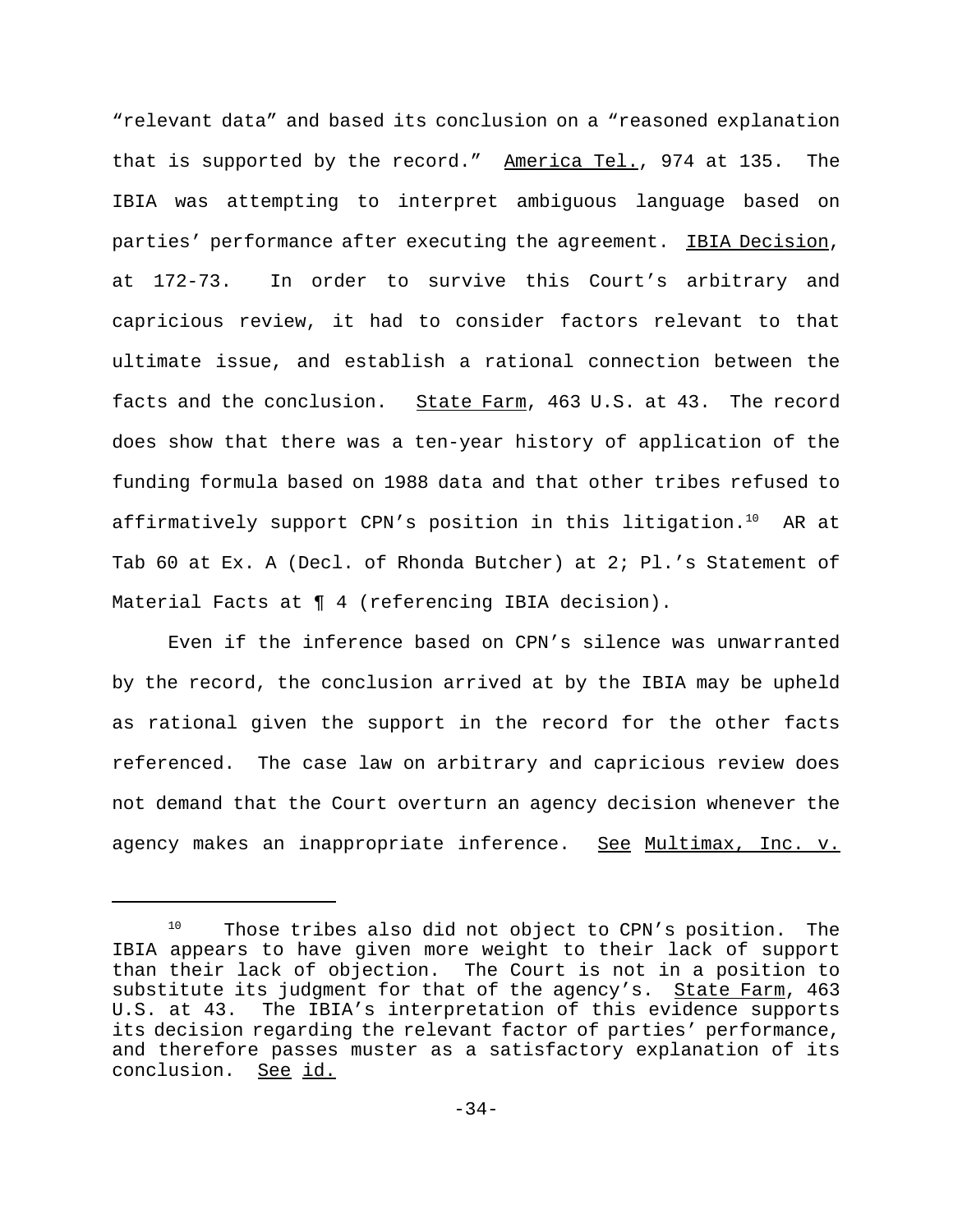Fed. Aviation Admin., 231 F.3d 882, 888 (D.C. Cir. 2000) (concluding that mistaken inference by agency not reversible error where other evidence supported agency decision). It focuses instead on the rationality of the decision. See, e.g., Bowman Transp. v. Arkansas-Best Freight Sys., 419 U.S. 281, 285 (1974) ("The agency must articulate a rational connection between the facts found and the choice made.") (internal quotations and citation omitted); Neighborhood TV Co. v. Fed. Commc'n Comm'n, 742 F.2d 629, 639 (D.C. Cir. 1984) ("[Courts] will uphold the [agency's] decision if, but only if, [they] can discern a reasoned path from the facts and considerations before the [agency] to the decision it reached.").

The IBIA's decision on the question of parties' inaction finds overall support in the record, although each and every link in its chain of reasoning may not. The decision below is upheld because it took into account the relevant data and made a rational decision based on it.

# **C. The IBIA Did Not Erroneously Conclude that CPN Is Precluded from Litigating the Effects of Collier.**

CPN challenges the IBIA ruling that it is collaterally estopped from litigating the effect of the Collier decision on the funding formula. Pl.'s Mot. at 24. The Board analyzed an earlier IBCA decision between Absentee Shawnee and the Department, in which CPN intervened, and determined that the IBCA decided the question of Collier's effect on the formula. IBIA Decision, at 167-71

-35-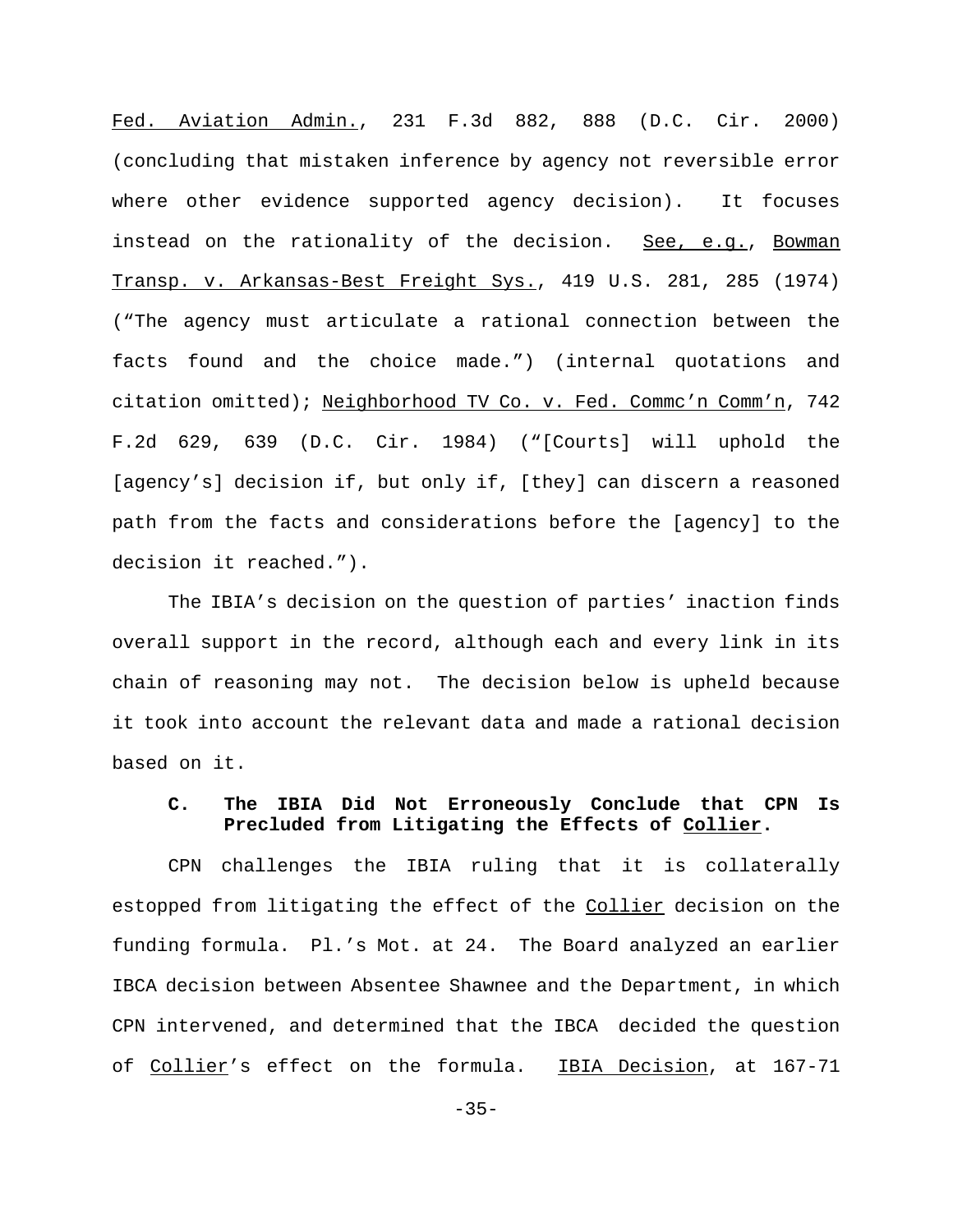(discussing preclusive effects of Appeals of Absentee Shawnee Tribe of Oklahoma, IBCA 4317-4318/2001, 35 IBCA 52 (Nov. 4, 2002) ("IBCA  $\underline{\bot}''$  ) ) .

In challenging the IBIA's conclusion on the preclusive effects of an earlier judgment, CPN raises a question of law. See Athridge v. Aetna Cas. & Sur. Co., 351 F.3d 1166, 1171 (D.C. Cir. 2003) ("The issue of whether or not res judicata applies in a given situation is a question of law."). Therefore, the Court reviews this issue de novo. Id.

To determine if CPN is precluded from re-litigating its claim about Collier's effect, the Court must determine if the same issue now being raised was raised in the prior case, whether that issue was "actually and necessarily determined" by that court, and whether a finding of preclusion would "work a basic unfairness to the party bound by the first determination." Yamaha Corp. of America v. United States, 961 F.2d 245, 254 (D.C. Cir. 1992).

Before proceeding to the facts of this case, it is important to note that the collateral estoppel analysis must focus on IBCA I. The IBIA decision that discusses IBCA I is not the subject of the Court's review. Id. ("[I]t is the prior judgment that matters, not the court's opinion explicating the judgment.") (emphasis in original); see also American Iron & Steel Inst. v. EPA, 886 F.2d 390, 397 (D.C. Cir. 1989). Based on an analysis of <u>IBCA I</u>, the

-36-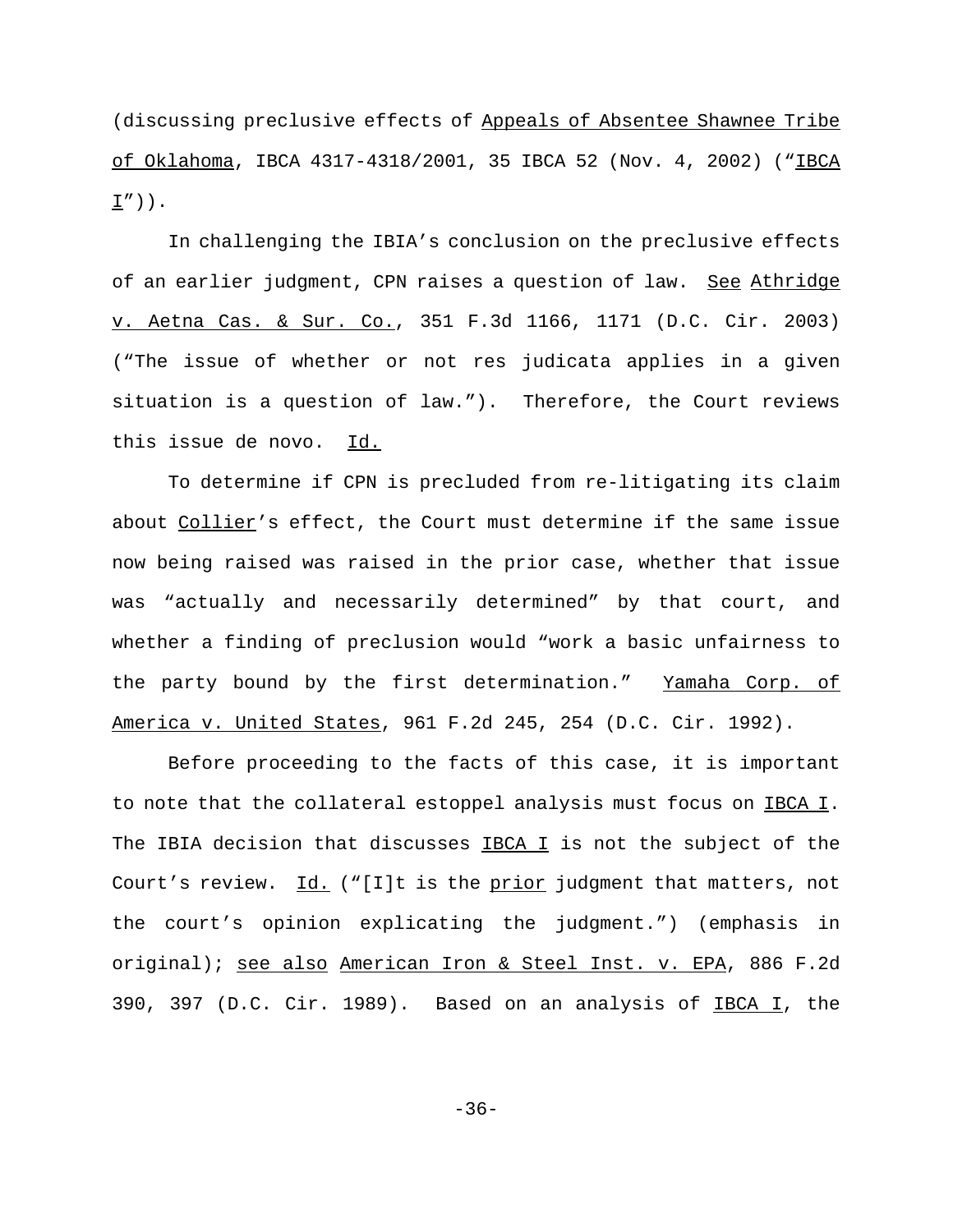Court concludes that CPN was collaterally estopped from challenging the effect of Collier before the IBIA.

# **1. The Issue Raised by CPN Before the IBIA Was Raised and Decided by the IBCA.**

CPN asked the IBIA to rule on whether Collier required a change in the application of factor three of the funding formula. Pl.'s Mot. at 24. Parties disagree over whether this issue was raised in Absentee Shawnee's post-award appeal before the IBCA.

When inquiring into whether an issue has been raised, courts must be mindful that "once an issue is raised and determined, it is the entire issue that is precluded, not just the particular arguments raised in support of it in the first case." Yamaha, 961 F.2d at 254 (emphasis in original). If a party could have made an argument based on the legal issue raised, but did not do so, the party is not permitted to raise it in the new case. Securities Indus. Ass'n v. Bd. of Governors, 900 F.2d 360, 364 (D.C. Cir. 1990).

IBCA I clearly raised the issue of Collier's impact on the Department's application of the formula. That decision contained an in-depth discussion of Collier, IBCA I, at  $4-5$ , the Department's arguments in reliance on that case, id. at 7-8, and the IBCA's finding on how Collier affected the parties, id. at 13-14.

CPN casts the issue as a contractual dispute between Absentee Shawnee and the Department. Pl.'s Mot. at 26-27. The litigation's procedural posture was indeed a contract dispute brought before the

-37-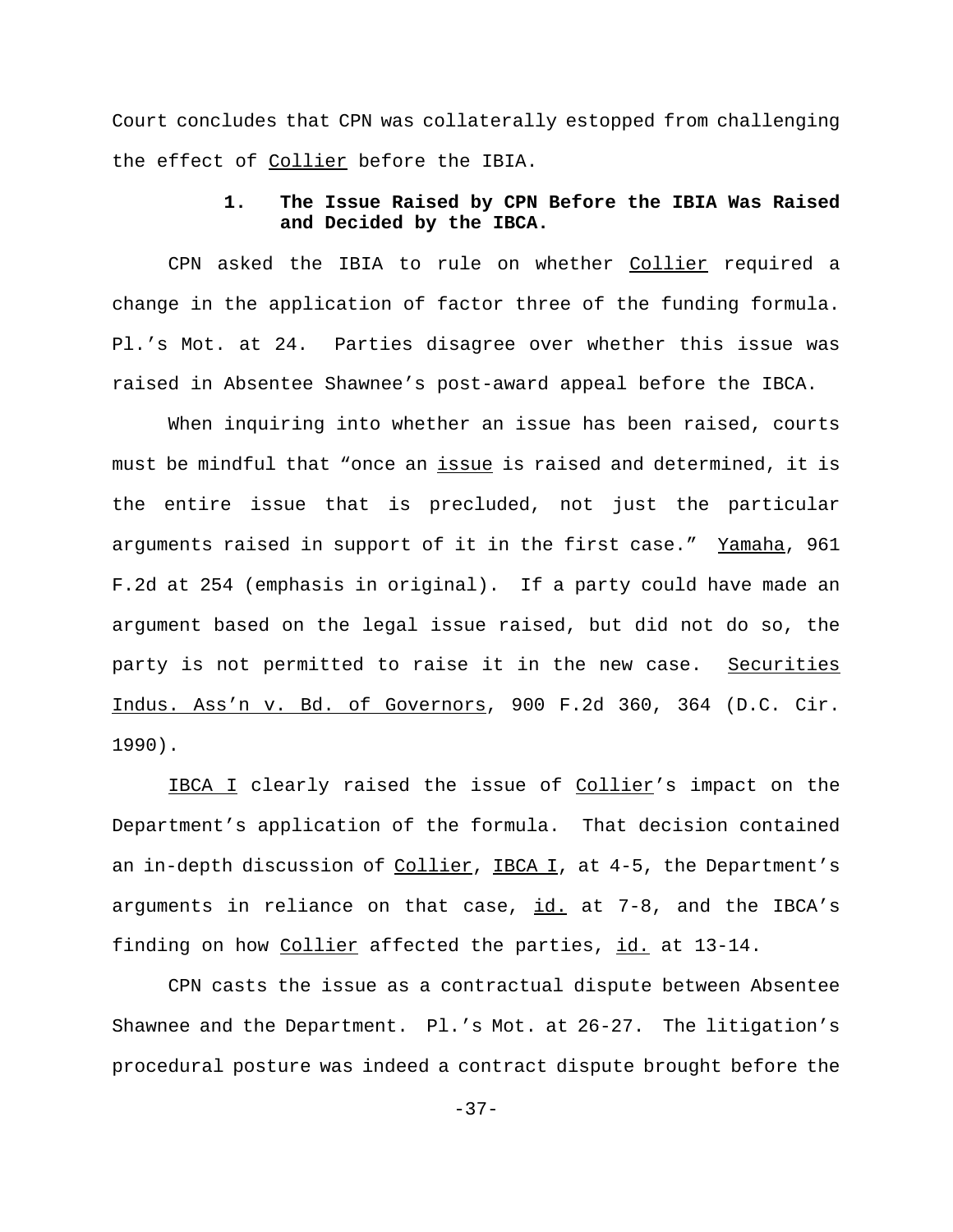IBCA, centering on whether the Department violated Absentee Shawnee's AFA by decreasing the funding allotted to the tribe. IBCA I, at 1. However, the IBCA had to investigate the reasons for the Department's change in the funding level, which included the issue of Collier's effect on the funding formula. Id. at 2, 13-14.

CPN counters that because this was a contractual dispute between Absentee Shawnee and the Department, the broader issue of Collier's future effect was not litigated. However, the existence of a contractual dispute does not mean that the issue of Collier's effect was not raised. CPN had a chance to make its particular argument about the Collier issue when it was raised before the IBCA. Therefore, under Yamaha and Board of Governors, CPN is precluded from raising those arguments now.

The Collier issue was actually decided by the IBCA. The finding that "Norton . . . made it clear that Collier had nothing to do with funding arrangements," and that the Department was not legally obliged under Collier to alter Absentee Shawnee's AFA indicates that the IBCA made a judgment on the issue.  $IBCA I$ , at 14. That judgment will bind CPN as long as it does not work a fundamental unfairness on the tribe.

### **2. CPN Was a Party to the IBCA Litigation.**

CPN maintains that the IBCA judgment should not, as a matter of fundamental fairness, preclude it from bringing its claims before the IBIA. Pl.'s Mot. at 28-29. Plaintiff argues that it

-38-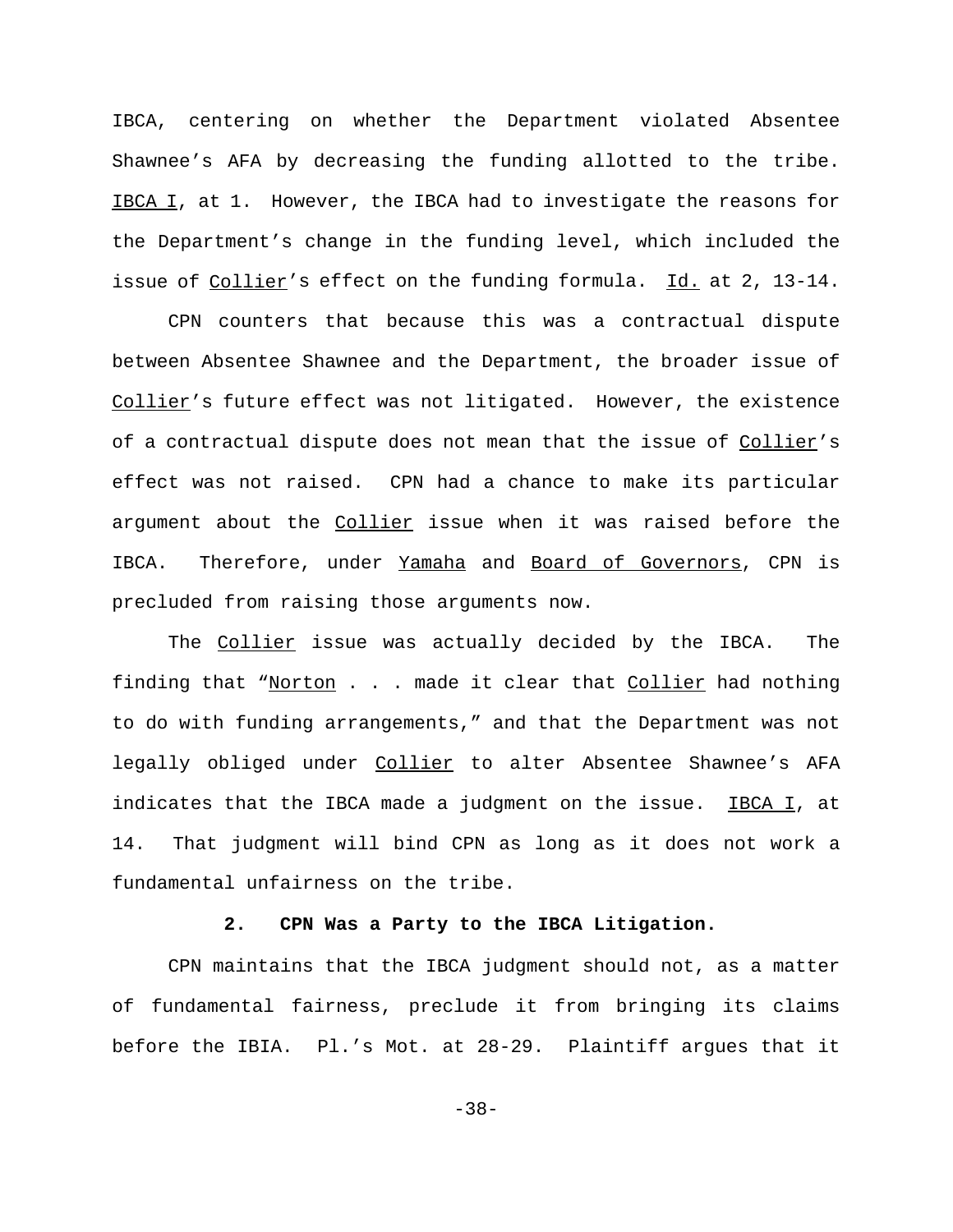was not a party to the IBCA litigation, since CPN only participated as a permissive intervenor. In this role, the tribe submitted briefs related to the Absentee Shawnee's post-award appeal to the IBCA. Id. The IBCA decided the case approximately three months after CPN intervened. Id. at 29. The IBCA then denied CPN's motion for reconsideration of its decision, concluding that CPN was not a party to the original litigation, and therefore had no standing to file the motion. Pl.'s Mot. at Ex. D (In re Appeals of Absentee Shawnee Tribe of Okla., 2003 WL 133274 (IBCA Jan. 14, 2003) ("IBCA II")).

For purposes of collateral estoppel, "'parties' does not refer to formal or paper parties, but to parties in interest, that is, that persons whose interests are properly placed before the court by someone with standing to represent them are bound by the matters determined in the proceeding." 1B J. Moore, Moore's Federal Practice ¶ 0.411[1] at 390-91 (2d ed. 1983); see also Southmark Props. v. Charles House Corp., 742 F.2d 862, 869 (5th Cir. 1984). Courts have found litigants intervening on appeal to be "parties" to the litigation who are bound by the outcome. See Local 322, Allied Indus. Workers of America, AFL-CIO v. Johnson Controls, Inc., Globe Battery Div., 921 F.2d 732, 734 (7th Cir. 1991) (concluding res judicata applied to party who intervened on appeal after being denied right to intervene in district court, where intervenors' "arguments were addressed by [appellate court's]

-39-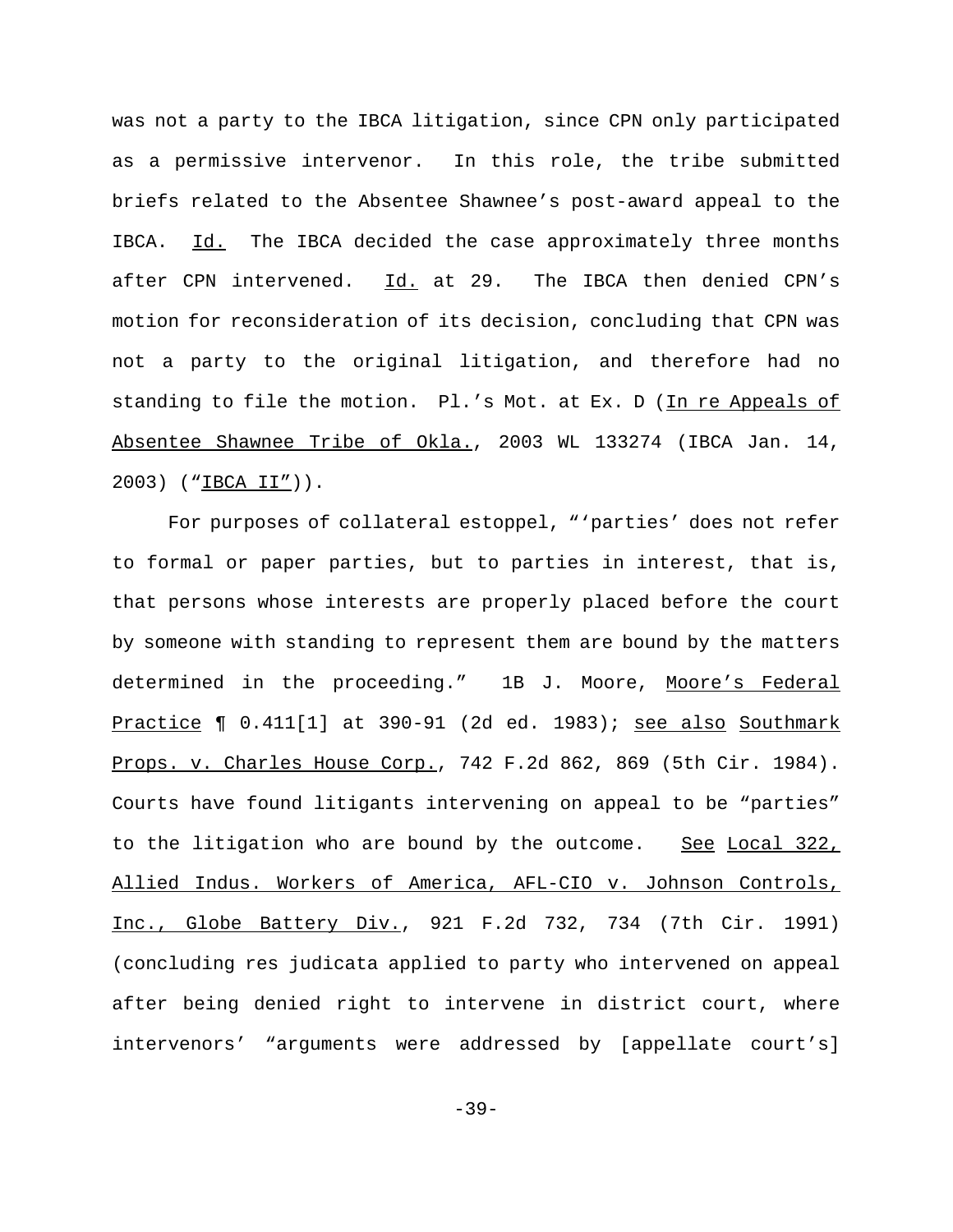decision"); N.A.A.C.P. v. A.A. Arms, Inc., 2003 WL 21242939, at \*19 (E.D.N.Y. Apr. 1, 2003) ("As a general rule, a nonparty is not bound by judgments entered in an action in which it did not intervene."); Deaktor v. Henner, 517 F.Supp. 26, 27 (N.D. Ill. 1980) (finding that plaintiff was party to administrative litigation where plaintiff was granted leave to intervene in that case).

Plaintiff mistakenly relies on case law that pertains to the status of amici curiae, rather than intervenors. See Pl.'s Mot. at 30. CPN characterizes United States v. 111.2 Acres of Land, 293 F. Supp. 1042 (E.D. Wash. 1968), as finding that the State of Washington was not a party to litigation in which it had "intervened." Pl.'s Mot. at 30. In that case, the State of Washington was joined as amicus curiae; there was no mention of intervention in the decision.  $111.2$  Acres, 293 F. Supp. at 1049. In the instant case, the IBCA permitted CPN to participate as intervenors -- and not as amicus curiae -- in the post-award appeal. See IBCA I, at 6.

CPN was, therefore, a party to the earlier litigation. The tribe was allowed to submit its arguments to the IBCA in order to represent its interests. Over a period of two months, CPN developed these arguments for briefing; the IBCA considered them and issued a decision that discussed them. Plaintiff's interests were represented in that litigation because they had an opportunity

 $-40-$